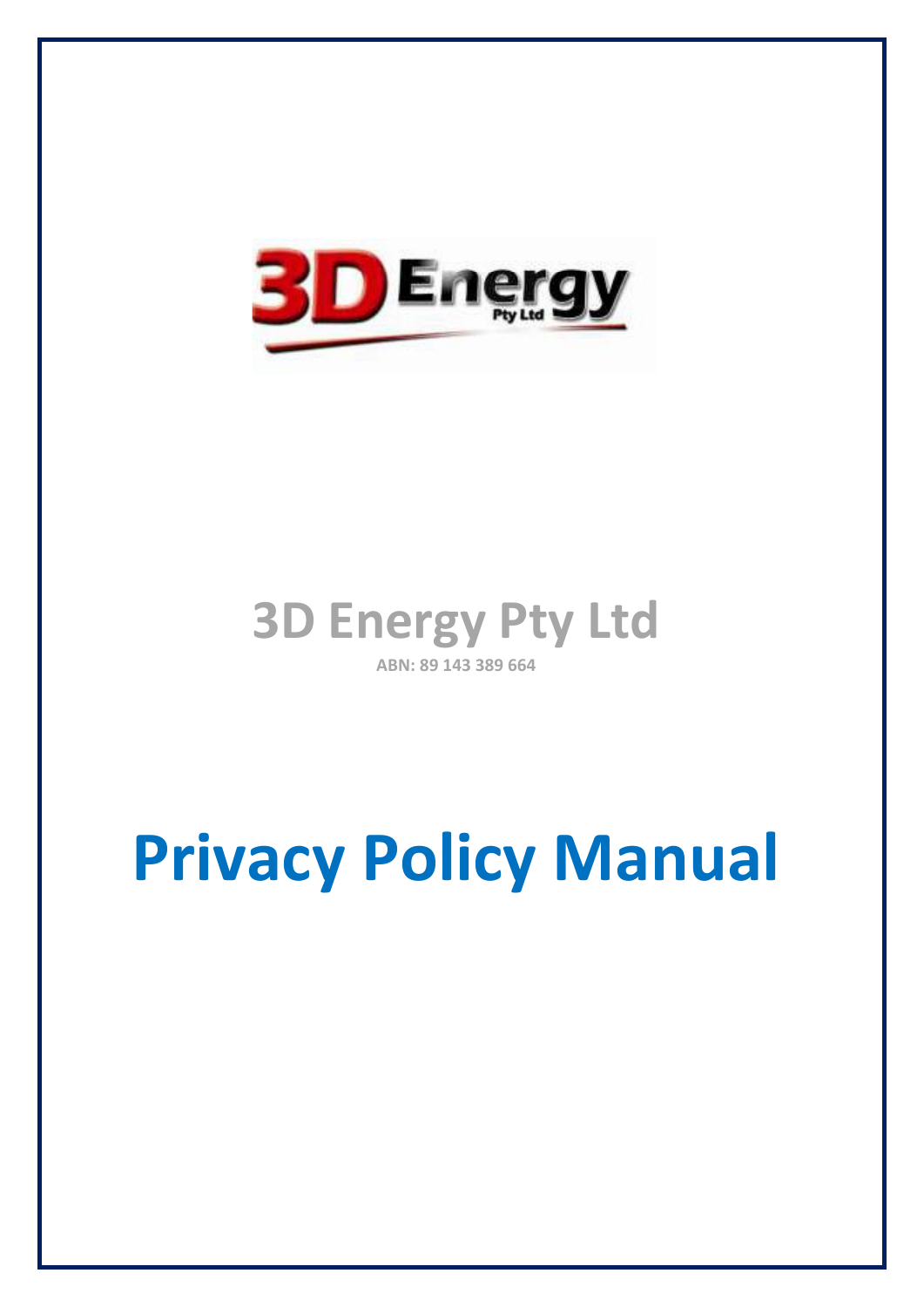# **Table of Contents**

| 1.                                                                               | <i><b>Introduction</b></i><br><u> 1989 - Johann Barn, amerikansk politiker (d. 1989)</u> | Page 2  |
|----------------------------------------------------------------------------------|------------------------------------------------------------------------------------------|---------|
| 2.                                                                               | Australian Privacy Principles (APP's) and NDB __________________________________         | Page 3  |
| 3.                                                                               |                                                                                          | Page 4  |
| 4.                                                                               | Types Of Personal Information That Is Collected & Held _________________________         | Page 4  |
| 5.                                                                               | Procedures and responding to potential breaches of Privacy ___________                   | Page 6  |
| 6.                                                                               | Purposes For Which Information Is Collected, Held, Used And Disclosed _                  | Page 8  |
| 7.                                                                               | How An Individual May Access Personal Information Held, And How                          |         |
|                                                                                  | They May Seek Correction Of Such Information ___________________________________         | Page 9  |
|                                                                                  | 8. How An Individual May Complain About A Breach Of The APP, And                         |         |
|                                                                                  |                                                                                          | Page 10 |
|                                                                                  | 9. Will Personal Information Be Disclosed To Overseas Recipients __________              | Page 11 |
| 10. Availability Of This Privacy Policy Manual _________________________________ |                                                                                          | Page 11 |
|                                                                                  |                                                                                          | Page12  |
| 12. Appendix A                                                                   |                                                                                          | Page13  |

**DISCLAIMER:** Subject to any applicable law which cannot be excluded and to all provision implied by statute which cannot be excluded, EC Credit Control (Aust) Pty Ltd accepts no responsibility for any loss, damage, cost or expense (whether direct or implied) incurred by you as a result of any error, omission or misrepresentation in any information in this manual.



**Phone 1300 361 070** 

Together - working with you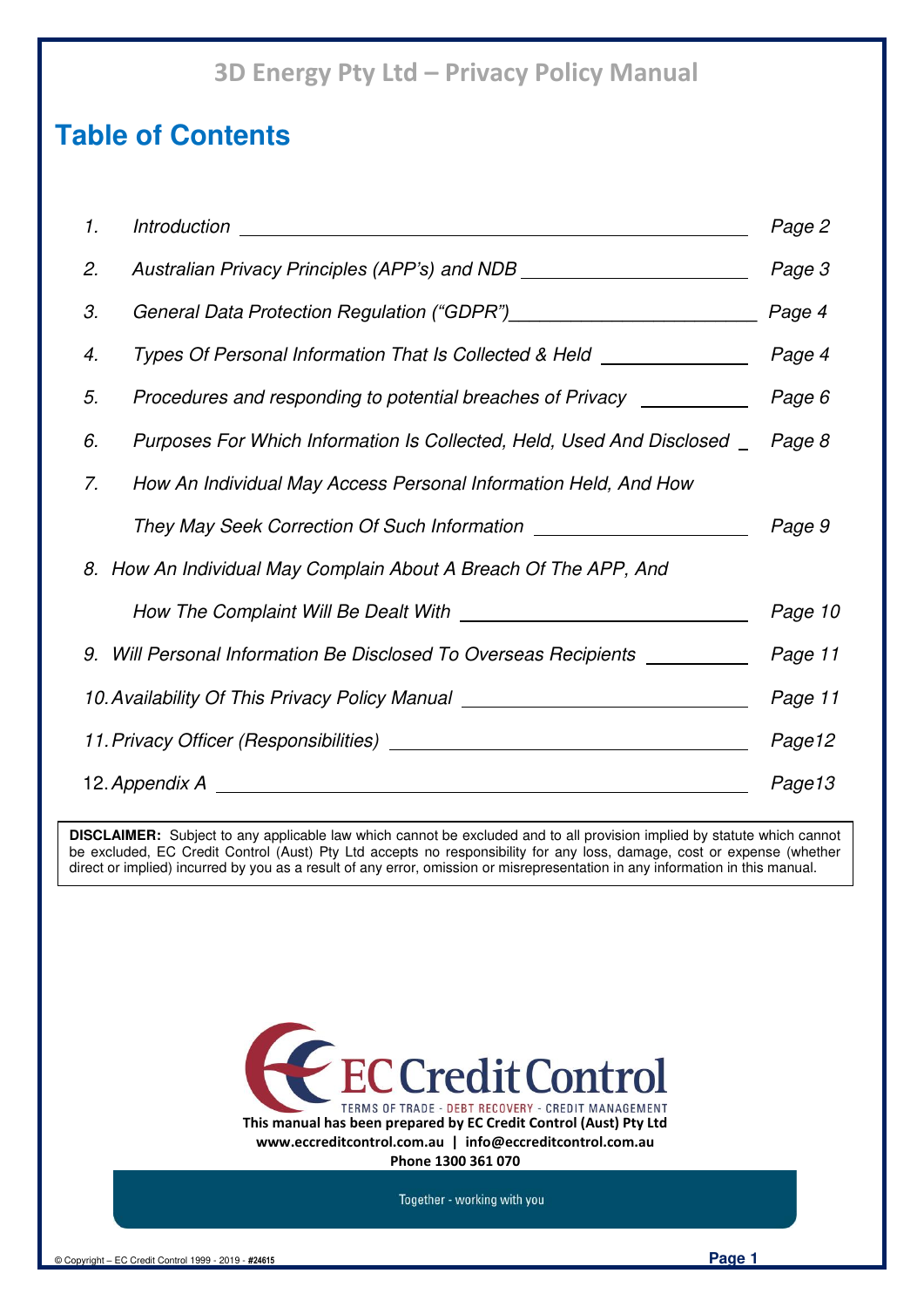## **1. Introduction**

From 12 March 2014, the Australian Privacy Principles (APP's) replaced the National Privacy Principles and Information Privacy Principles and were inserted into the Privacy Act 1988 ("the Act") at schedule 1. These principles apply to private sector organisations who deal with information relating to individuals. This legislation is designed to protect personal information about individuals and sets in place a framework and guidelines about how to deal with this information. APP 1.3 requires an APP entity to have a clearly expressed and up-to-date APP privacy policy describing how it manages personal information. Further in February 2018, the Notifiable Data Breaches ("NDB") Scheme was introduced under Part IIIC of the Act. The NDB establishes requirements and compliance mechanisms for entities in responding to data breaches.

As at 25 May 2018, the EU General Data Protection Regulation ("GDPR") was introduced providing increased transparency for data protection for all businesses transferring data to the Europe Union. While the GDPR and the APP share some similarities, 3D Energy Pty Ltd is providing robust privacy policies and procedures for its staff and clients. This includes ensuring that it conforms to all required APP's including the provision of a clearly expressed and readily available Privacy Policy. This is completed by the provision of this Privacy Policy Manual.

An APP privacy policy is a key tool for meeting APP 1's requirements.

To assist with this compliance, 3D Energy Pty Ltd ensures that all of its staff members adhere to these policies and procedures. Any breaches of these policies and procedures must be reported to the relevant staff member's manager or supervisor immediately so that any appropriate measures can be taken to mitigate any issues surrounding an identified breach.

Every staff member of 3D Energy Pty Ltd who handles personal information is required to have an understanding of the Australian Privacy Principles (APP's), the Act and the GDPR, where necessary. Where a more detailed knowledge of 3D Energy Pty Ltd's rights and responsibilities is required, the Privacy Officer will be able to provide assistance.

All staff are encouraged to discuss privacy issues with the nominated Privacy Officer.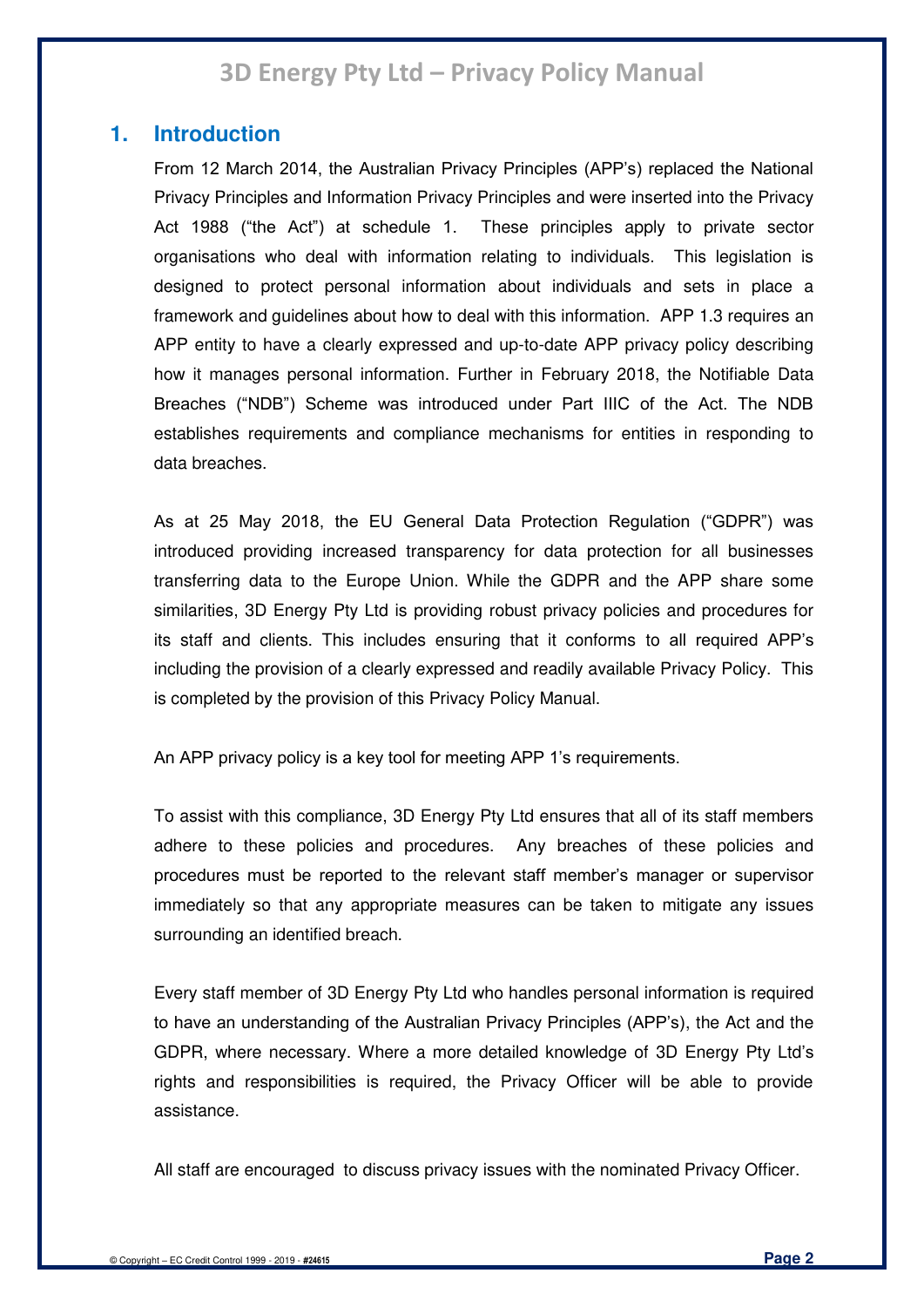## **Review**

Formal review of this privacy policy shall be undertaken on a 6 monthly basis with the details of this review recorded by the Privacy Officer.

## **2. Australian Privacy Principles (APP's)**

The Privacy Act 1988 and the Credit Reporting Privacy Code 2014 places obligations and responsibilities on employers and employees to ensure that information collected from individuals is collected, retained and used in line with the APP's. 3D Energy Pty Ltd shall abide by the following APP's at all times:

## **APP No.**

## *Part 1 – Consideration of personal information privacy*

- APP 1 Open and transparent management of personal information
- APP 2 Anonymity and pseudonymity

## *Part 2 – Collection of personal information*

- APP 3 Collection of solicited personal information
- APP 4 Dealing with unsolicited personal information
- APP 5 Notification of the collection of personal information

## *Part 3 – Dealing with personal information*

- APP 6 Use or disclosure of personal information
- APP 7 Direct marketing
- APP 8 Cross-border disclosure of personal information
- APP 9 Adoption, use or disclosure of government related identifiers

## *Part 4 – Integrity of personal information*

- APP 10 Quality of personal information
- APP 11 Security of personal information

## *Part 5 – Access to, and correction of, personal information*

- APP 12 Access to personal information
- APP 13 Correction of personal information

Further information regarding the APP's can be obtained from the office of the Australian Information Commissioner at www.oaic.gov.au.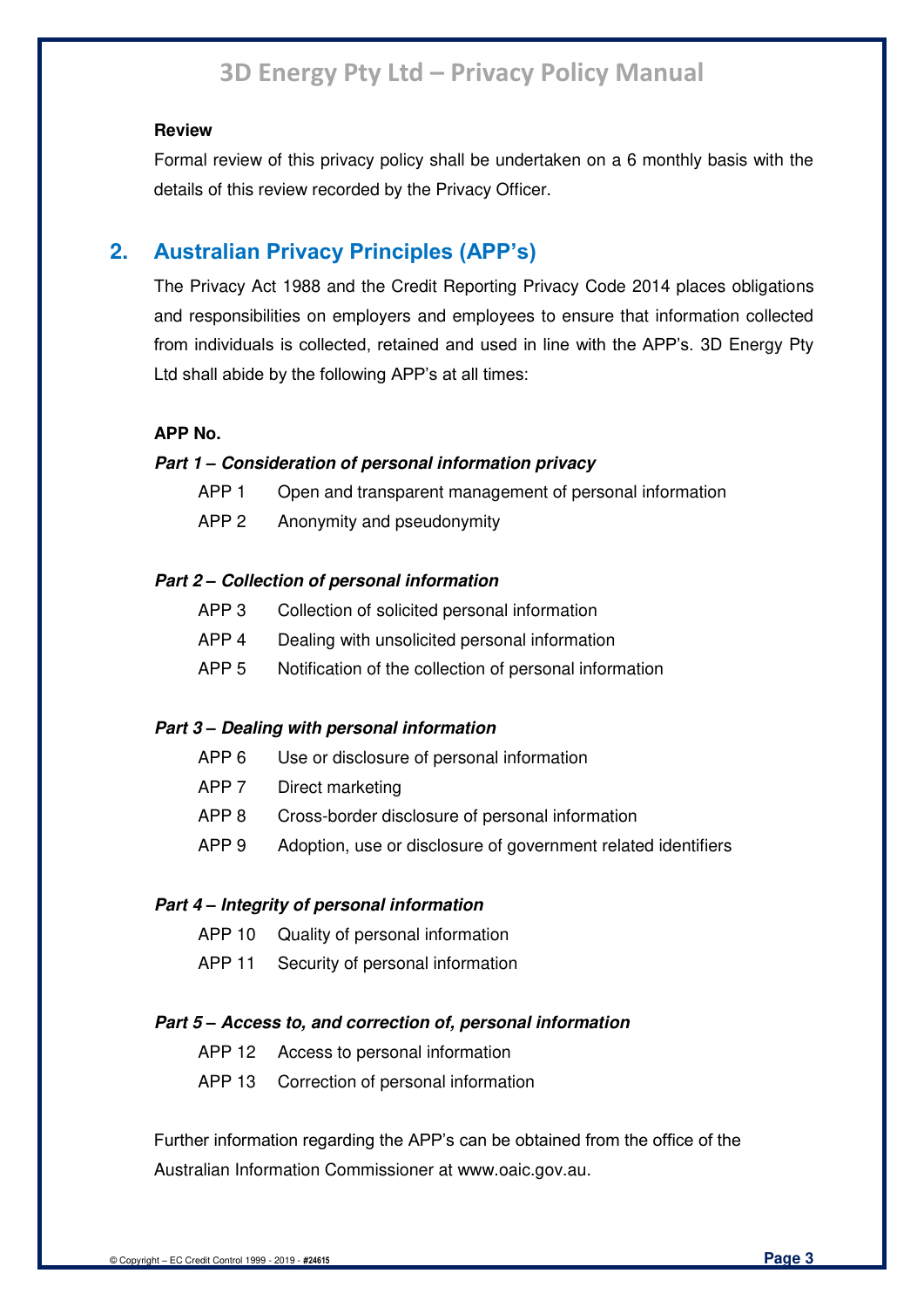A copy of the APP's as produced by the Office of the Australian Information Commissioner is attached as Appendix A. The NDB forms part of the Act as a new implemented scheme for companies to advise its clients, in the event of a potential data breach that is likely to result in serious harm to any individuals whose personal information is involved in the breach. 3D Energy Pty Ltd's Privacy Policy Manual provides a data breach preparation and response to any potential breaches to ensure compliance under the NDB and the Act.

## **3. General Data Protection Regulation ("GDPR")**

Upon the implementation of the GDPR on 25 May 2018, 3D Energy Pty Ltd has updated the way they use and collect personal data from residents in the EU. This involves, identifying 3D Energy Pty Ltd's data protection officer ("Privacy Officer"), how clients can contact the Privacy Officer and identifying the process of transferring client's personal information. Further, the implementation of cookies notices on 3D Energy Pty Ltd's website has been activated to ensure 3D Energy Pty Ltd's clients have adequate protection in providing consent to 3D Energy Pty Ltd withholding their personal data.

# **4. Types of Personal Information That is Collected, Used, Processed & Held**

3D Energy Pty Ltd collects personal information for a variety of reasons. This personal information will be collected in the normal course of business and will relate to Goods and/or Services that are provided by 3D Energy Pty Ltd to clients. This information collected will be done so in the course of business where the client is a customer of 3D Energy Pty Ltd or when the client acts as a guarantor for another person or company that is a client of 3D Energy Pty Ltd. 3D Energy Pty Ltd will not collect information that is not relevant or sensitive in nature unless it is required in the normal course of business.

The personal information that is collected may include, but will not be limited to the following;

- 1/ Full name
- 2/ Address
- 3/ Date of birth
- 4/ Credit references if applicable
- 5/ Publically available information which relate to the clients activities in Australia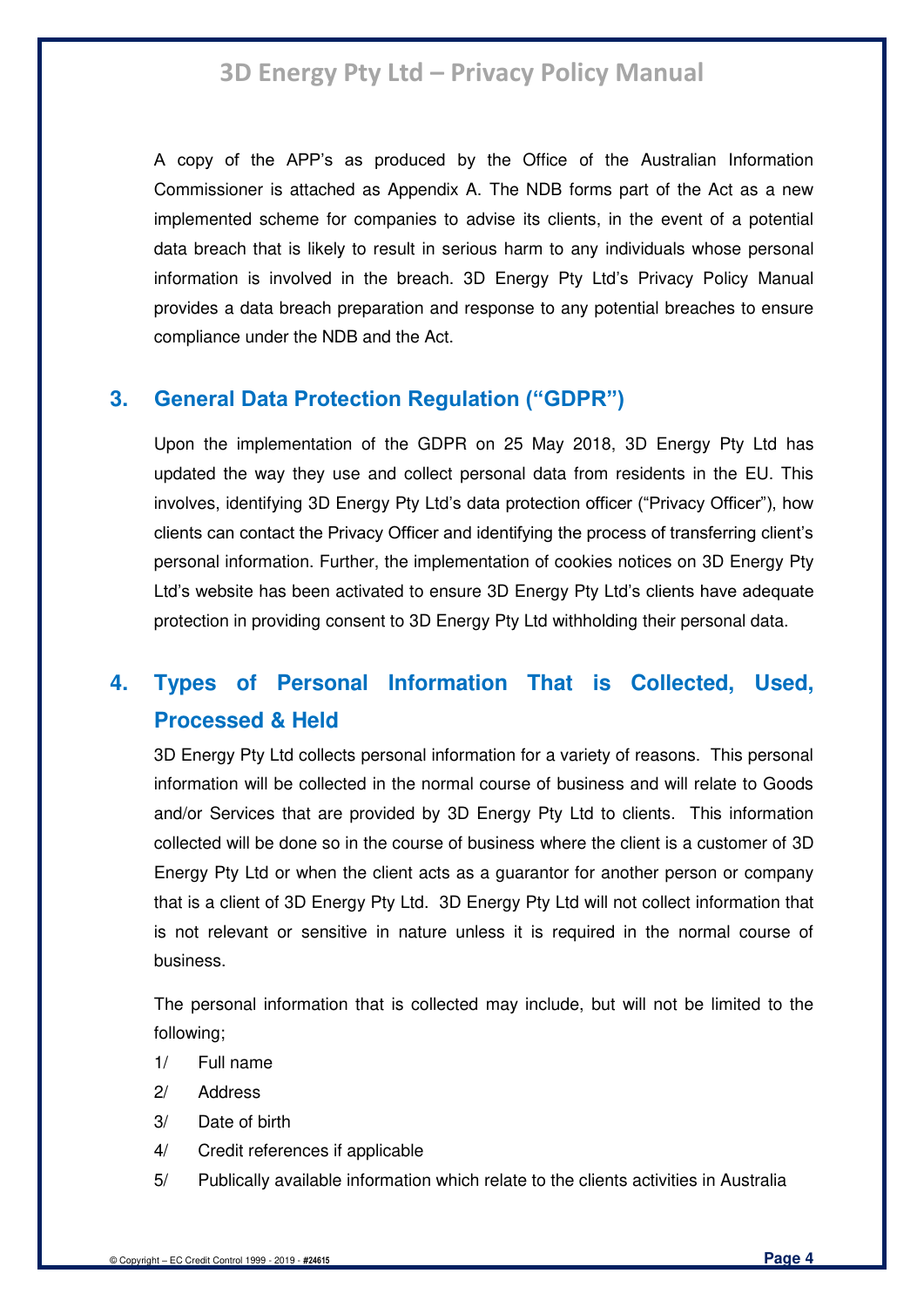- 6/ Any information recorded in the National Personal Insolvency Index
- 7/ The client acknowledges that provided the correct Privacy Act disclosures have been made that 3D Energy Pty Ltd may conduct a credit report on the client for the purposes of evaluating the credit worthiness of the client.
- 8/ Driver's license details
- 9/ Medical insurance details (if applicable)
- 10/ Electronic contact details including email, Facebook and Twitter details
- 11/ Next of kin and other contact information where applicable

3D Energy Pty Ltd ensures that all personal information is held in a secure manner. Where applicable and to the best of 3D Energy Pty Ltd's knowledge all computers or servers have the required security protections in place to safeguard and protect any personal information that is held by 3D Energy Pty Ltd.

We use cookies on our website. Cookies are small files which are stored on your computer. They are designed to hold a modest amount of data (including personal information) specific to a particular client and website, and can be accessed either by the web server or the client's computer. In so far as those cookies are not strictly necessary for the provision of 3D Energy Pty Ltd's services, we will ask you to consent to our use of cookies when you first visit our website.

In the event that you utilise our website for the purpose of purchases/orders, 3D Energy Pty Ltd agrees to display reference to cookies and /or similar tracking technologies, such as pixels and web beacons (if applicable), and requests consent for 3D Energy Pty Ltd collecting your personal information which may include:

- (a) IP address, browser, email client type and other similar details;
- (b) Tracking website usage and traffic; and
- (c) Reports are available to 3D Energy Pty Ltd when 3D Energy Pty Ltd sends an email to the client, so 3D Energy Pty Ltd may collect and review that information

If you consent to 3D Energy Pty Ltd's use of cookies on our website and later wish to withdraw your consent, you may manage and control 3D Energy Pty Ltd's privacy controls through your browser, including removing cookies by deleting them from your browser history when you leave the site.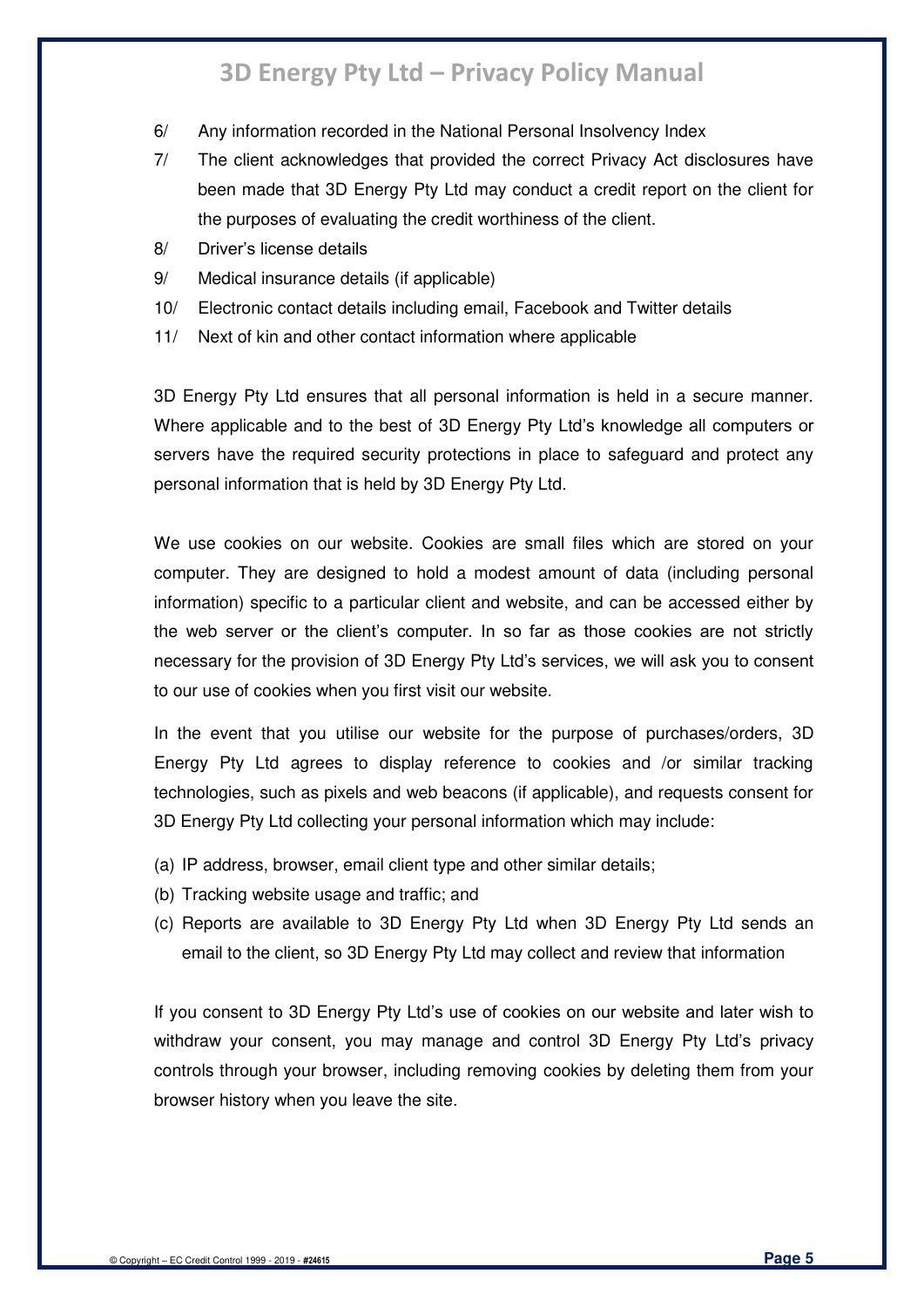3D Energy Pty Ltd also regularly conducts internal risk management reviews to ensure that its infrastructure (to the best of its knowledge) is secure and any identifiable risks have been mitigated as much as they can be in the normal course of business.

## **5. Procedures and responding to potential breaches of Privacy**

In accordance with the NDB 3D Energy Pty Ltd is aware of its responsibilities to notify its clients in the event of a potential data breach that may cause serious harm to clients. Further, in the event the client is located in the Europe Union ("EU"), 3D Energy Pty Ltd acknowledges that any potential data breaches will be safeguarded by the provisions of the GDPR.

3D Energy Pty Ltd will collect and process personal information in the normal course of business. This personal information may be collected and processed, but is not limited to, any of the following methods;

- 1/ Credit applications forms
- 2/ Work authorisation forms, quote forms or any other business documentation
- 3/ Publically available databases that hold information
- 4/ Websites that detail information such as Sensis, Facebook, Google etc
- 5/ By verbally asking you for information as part of normal business practices

Where relevant to data processing as per the GDPR, and in particular where 3D Energy Pty Ltd uses new technologies, and takes into account the nature, scope, context and purposes of processing and considers that the data processing is likely to result in a high risk to the rights and freedoms of natural persons, the Privacy Officer shall, prior to the processing of personal information, carry out an assessment of impact of the envisaged processing operations on the protection impact assessment. The data protection assessment will be required in instances whereby:

- (a) a systematic and extensive evaluation of personal aspects relating to natural persons which is based on automated processing, including profiling, and on which decisions are based that produce legal effects concerning the natural person or similarly significantly affect the natural person;
- (b) processing on a large scale of special categories of data referred to in [Article 9\(](https://gdpr-info.eu/art-9-gdpr/)1) of the GDPR, or of personal data relating to criminal convictions and offences referred to in [Article 10](https://gdpr-info.eu/art-10-gdpr/) of the GDPR; or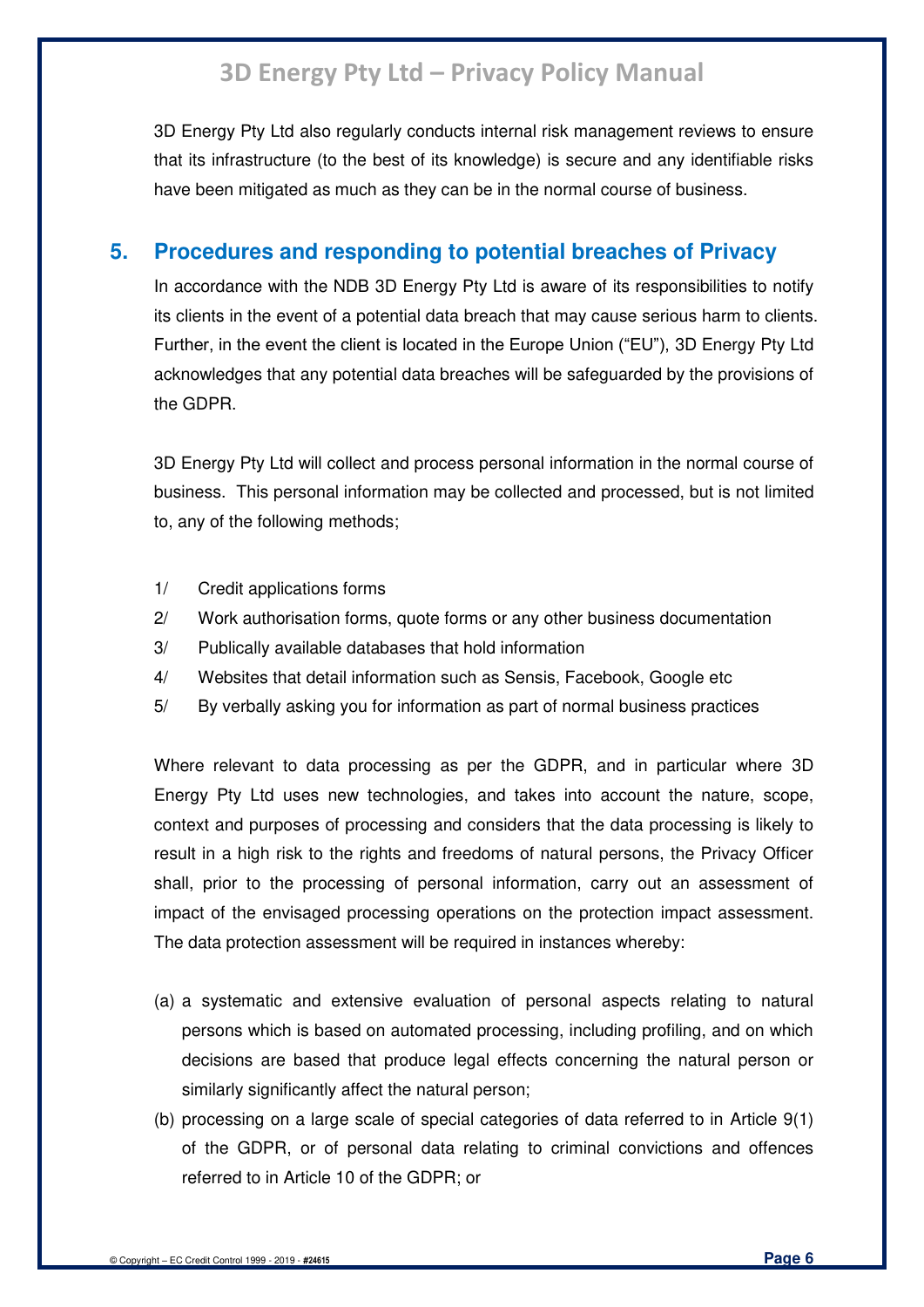(c) a systematic monitoring of a publicly accessible area on a large scale.

The assessment shall be carried out in accordance with Article 35 (7) of the GDPR and carry out reviews of such data protection impact assessments when there is any change of the risk associated with the processing of personal information.

As a client of 3D Energy Pty Ltd and agreeing to 3D Energy Pty Ltd's Terms and Conditions of Trade, which comprises of 3D Energy Pty Ltd's privacy statement you hereby agree and consent to the provisions of this Privacy Policy Manual, including but not limited to the collection, processing, use and disclosure of your personal information. In the event that you do not wish to agree or consent to any of the above use, processing collection and disclosure, then 3D Energy Pty Ltd warrants that any request by you to withdraw your consent or agreement shall be deemed as confirmation by you to cease any and/or all collection use, processing and disclosure of your personal information. You may make a request to withdraw your consent at anytime by telephone and/or by email to the following contact details;

> **The Privacy Officer Matthew Giddins 3D Energy Pty Ltd**  Unit1 5-9 Crana Street Gaythorne QLD 4051 [mgiddins@3denergy.com.au](mailto:mgiddins@3denergy.com.au)  0458 163 223

3D Energy Pty Ltd will ensure that any Information that is to be obtained from you is done so using 3D Energy Pty Ltd's prescribed forms which;

Authorise 3D Energy Pty Ltd:

- 1/ To collect personal information; and
- 2/ Inform the individual what personal information is being collected; and
- 3/ Inform the individual why (the purpose) the personal information is being collected; and
- 4/ Inform the individual why & when personal information will be disclosed to  $3<sup>rd</sup>$ parties.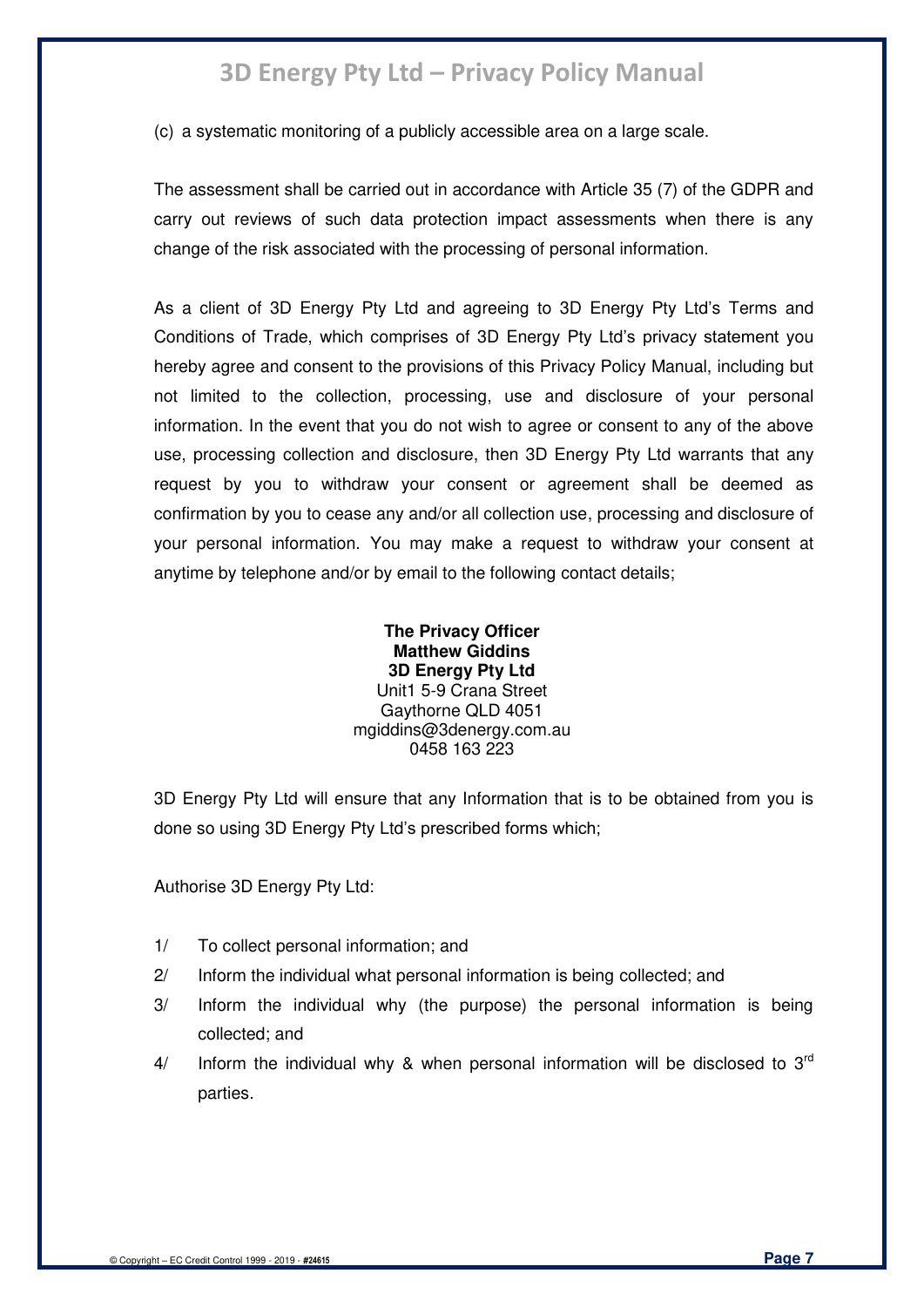It is the responsibility of 3D Energy Pty Ltd to ensure that any personal information obtained is as accurate and up to date as possible and information is only collected by lawful means in accordance with the Act and relevantly, in accordance with the GDPR.

# **6. Purposes For Which Information Is Collected, Held, Used And Disclosed**

## **Disclosure to Third Parties**

3D Energy Pty Ltd will not pass on your personal information to third parties without first obtaining your consent.

In accordance with the Act, and relevantly the GDPR, Personal Information can only be used by 3D Energy Pty Ltd for the following purposes:

- 1/ Access a credit reporter's database for the following purposes:
	- a) To assess your application for a credit account; or
	- b) To assess your ongoing credit facility; or
	- c) To notify a credit reporter of a default by you; or
	- d) To update your details listed on a credit reporter's database; or
- 2/ Check trade references noted on the prescribed form for the following purposes:
	- a) To assess your application for a credit account; or
	- b) To assess your ongoing credit facility; or
	- c) To notify a default.
- 3/ Market 3D Energy Pty Ltd's products and services.
- 4/ Any other day to day business purposes such as complying with ATO requirements, managing accounting returns or legal matters.

**Relationship with Credit Reporter -** In the event that notification of a default has been reported to a Credit Reporter and your credit file has been updated (including any changes to the balance outstanding or contact details), then the Credit Reporter shall be notified as soon as practical of any such changes.

3D Energy Pty Ltd will only gather information for its particular purpose (primary purpose). In accordance with the Act, and relevantly the GDPR 3D Energy Pty Ltd will not disclose this information for any other purpose unless this has been agreed to by both parties.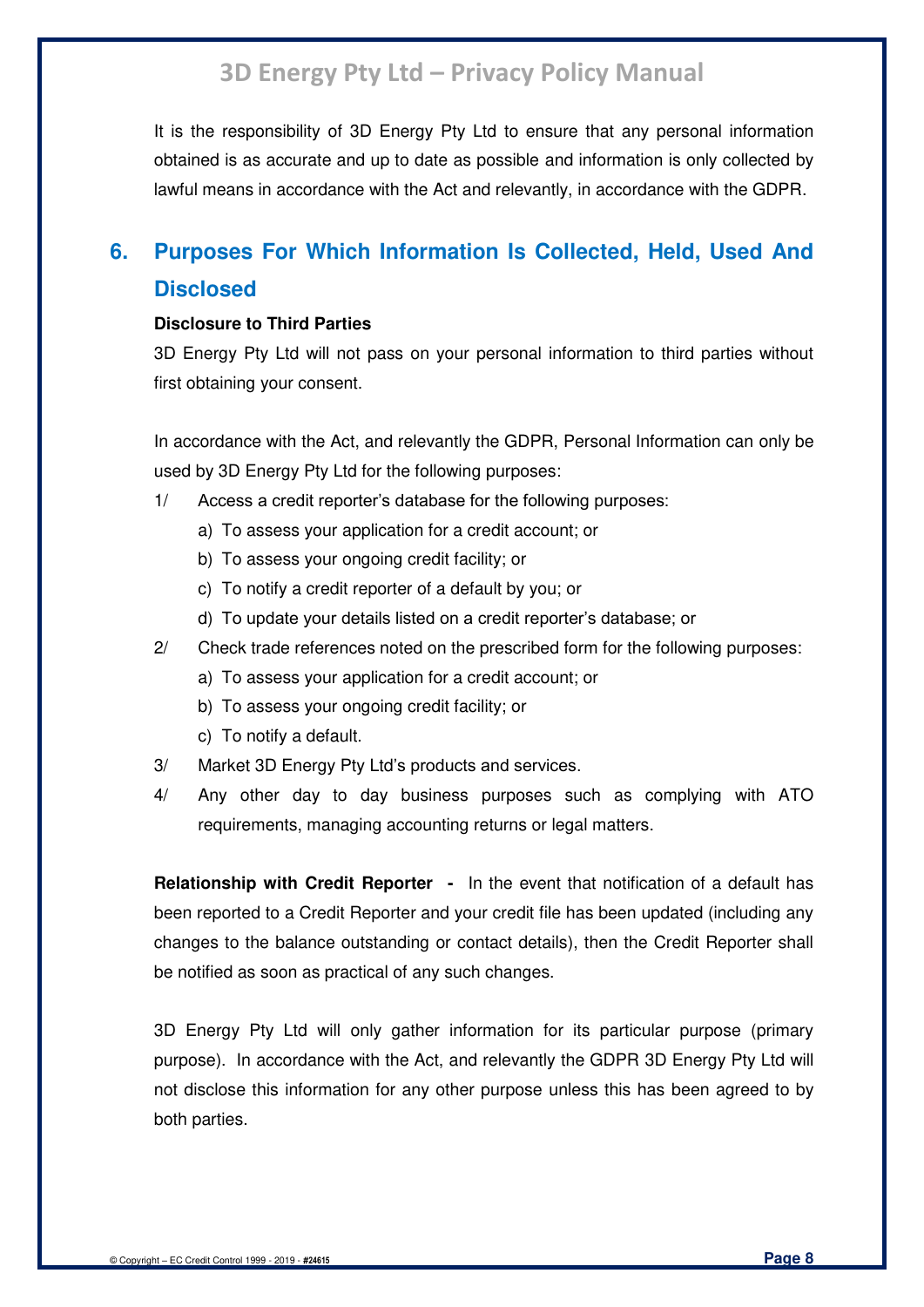# **7. How An Individual May Access Personal Information Held, And How They May Seek Correction Of Such Information**

You shall have the right to request from 3D Energy Pty Ltd a copy of all the information about you that is retained by 3D Energy Pty Ltd. You also have the right to request (by telephone and/or by email) that 3D Energy Pty Ltd correct any information that is incorrect, outdated or inaccurate.

Any requests to receive your personal information or to correct personal information should be directed to the following contact details;

> **The Privacy Officer Matthew Giddins 3D Energy Pty Ltd**  Unit1 5-9 Crana Street Gaythorne QLD 4051 [mgiddins@3denergy.com.au](mailto:mgiddins@3denergy.com.au)  0458 163 223

3D Energy Pty Ltd will destroy personal information upon your request (by telephone and/or by email) or when the personal information is no longer required. The exception to this is if the personal information is required in order to fulfil the purpose of 3D Energy Pty Ltd or is required to be maintained and/or stored in accordance with the law.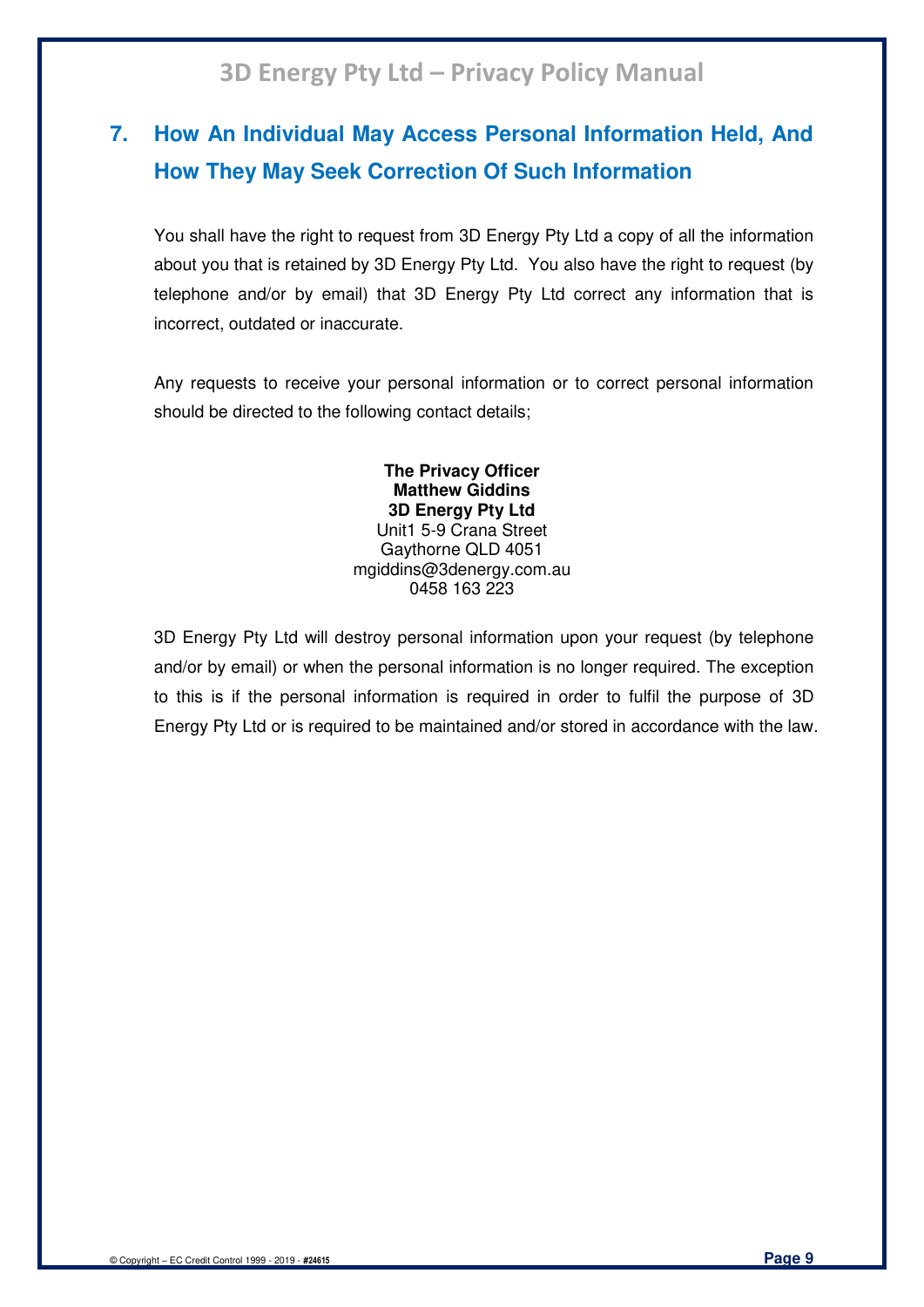# **8. How An Individual May Complain About A Breach Of The APP, And How The Complaint Will Be Dealt With**

You can make a complaint to 3D Energy Pty Ltd's internal dispute resolution team ('IDR') regarding an interference with and/or misuse of your personal information by contacting 3D Energy Pty Ltd via telephone or email.

Any complaints should be directed to the following contact details in the first instance;

**The Privacy Officer Matthew Giddins 3D Energy Pty Ltd**  Unit1 5-9 Crana Street Gaythorne QLD 4051 [mgiddins@3denergy.com.au](mailto:mgiddins@3denergy.com.au)  0458 163 223

In your communication you should detail to 3D Energy Pty Ltd the nature of your complaint and how you would like 3D Energy Pty Ltd to rectify your complaint.

We will respond to that complaint within 7 days of receipt and will take all reasonable steps to make a decision as to the complaint within 30 days of receipt of the complaint.

We will disclose information in relation to the complaint to any relevant credit provider and or CRB that holds the personal information the subject of the complaint.

In the event that you are not satisfied with the resolution provided, then you can make a complaint to the Information Commissioner on the OAIC website at [www.oaic.gov.au](http://www.oaic.gov.au/)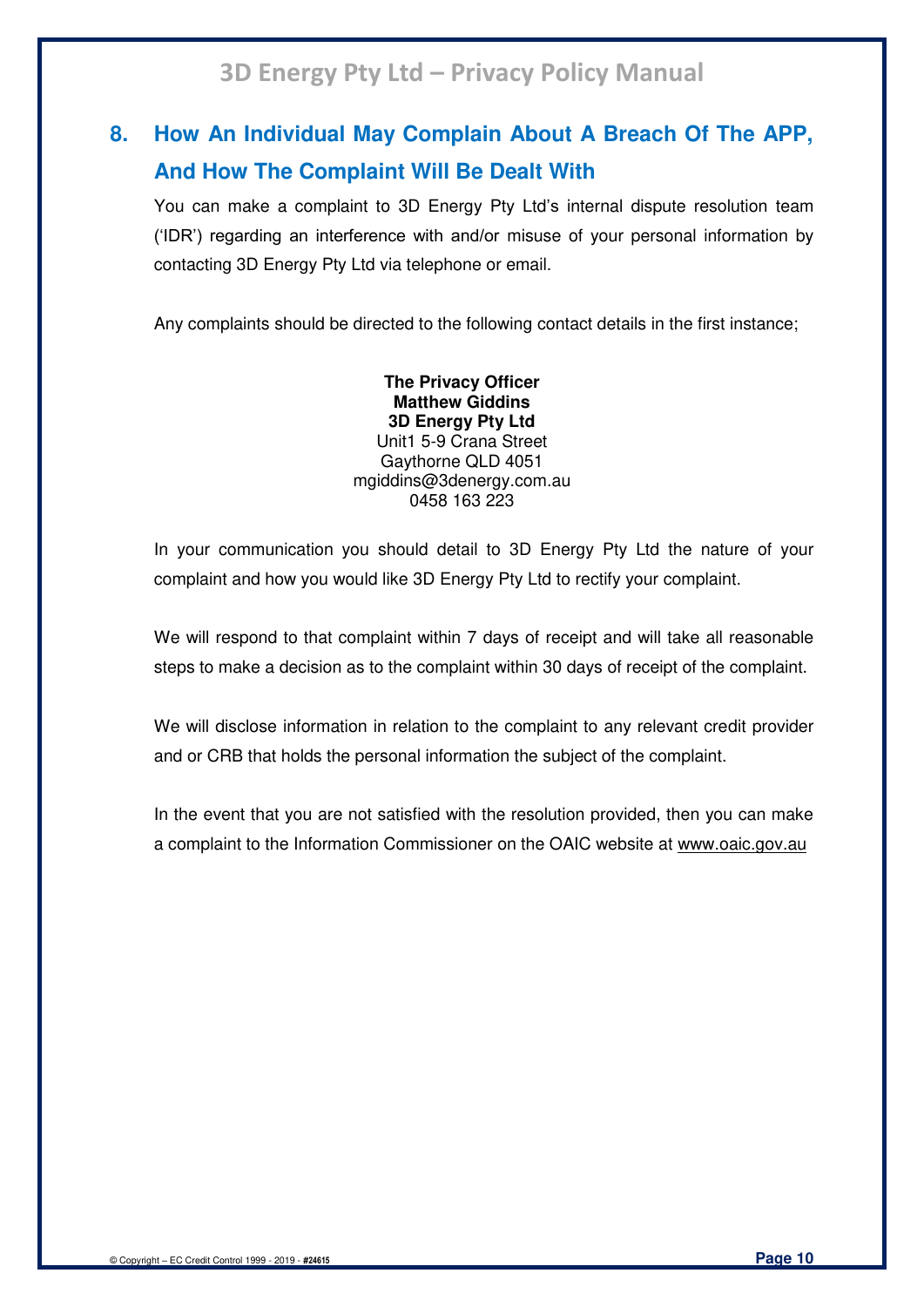## **9. Will Personal Information Be Disclosed To Overseas Recipients**

3D Energy Pty Ltd does not disclose information about the client to third party overseas recipients unless the client has provided its consent. 3D Energy Pty Ltd will notify you if circumstances change regarding overseas disclosure and will comply with the Act and the GDPR in all respects.

Unless otherwise agreed, 3D Energy Pty Ltd agrees not to disclose any personal information about the client for the purpose of direct marketing. You have the right to request (by telephone and/or by email) that 3D Energy Pty Ltd does not disclose any personal information about you for the purpose of direct marketing.

## **10. Availability Of This Privacy Policy Manual**

This Privacy Policy manual is available to all clients of 3D Energy Pty Ltd. It will be made available (where applicable) on 3D Energy Pty Ltd's website.

This manual will also be available upon request at 3D Energy Pty Ltd's business premises and is available to be sent to you if required.

If you require a copy of this Privacy Policy please make a request utilising the following contact information in the first instance:

> **The Privacy Officer Matthew Giddins 3D Energy Pty Ltd**  Unit1 5-9 Crana Street Gaythorne QLD 4051 [mgiddins@3denergy.com.au](mailto:mgiddins@3denergy.com.au)  0458 163 223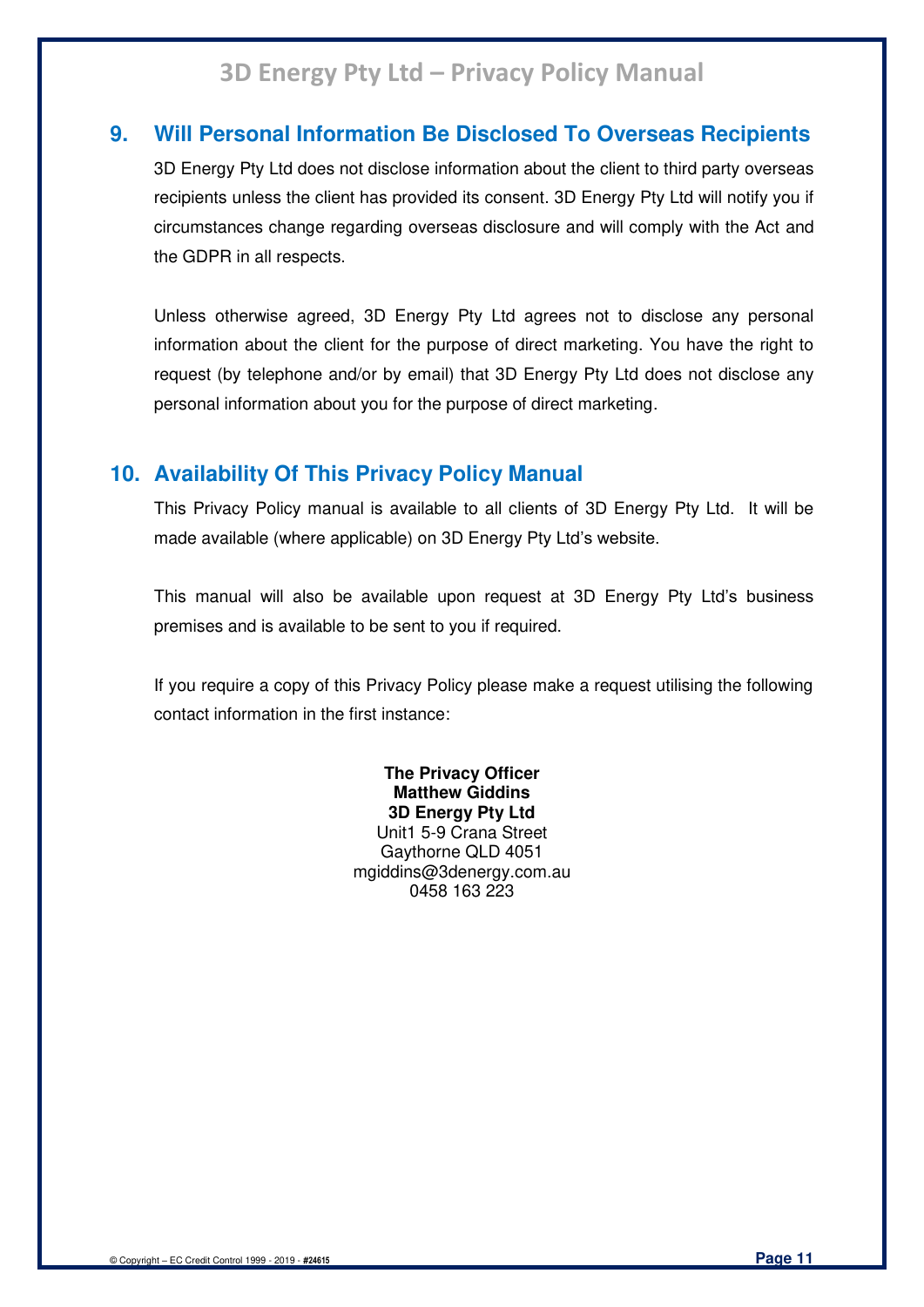## **11. Privacy Officer (Responsibilities)**

3D Energy Pty Ltd has appointed an internal Privacy Officer to manage its privacy matters. The name of this officer is available by making contact with 3D Energy Pty Ltd. The privacy officers duties include (but are not limited to) the following:

The Privacy Officer needs to be familiar with the APP's. Educational material is available from the office of the Privacy Commissioner which explains what 3D Energy Pty Ltd needs to know in order to comply with the Privacy Act.

If a person complains to the Privacy Commissioner that 3D Energy Pty Ltd has breached their privacy, the Information Commissioner may contact the Privacy Officer to discuss the complaint, and to see whether there is any means of settling the matter. The Privacy Officer shall provide whatever assistance is necessary. The Privacy Officer may be asked to provide background information or identify the staff members who can do so.

## **Complaints**

In the event that a complaint about privacy issues is received the Privacy Officer will:

- 1/ Take ownership of the complaint and ensure that it is dealt with in a timely manner.
- 2/ Acknowledge receipt of the complaint within 24 hours and advise the complainant of their rights.
- 3/ Fully investigate the complaint.
- 4/ Respond, with findings, to the complainant within 30 days of receipt.
- 5/ Keep a record of all complaints received for ongoing review of policies and procedures.

In the event that a complaint about privacy issues is received via a credit reporter the Privacy Officer will:

- 1/ Take ownership of the complaint and ensure that it is dealt with in a timely manner.
- 2/ Acknowledge receipt of the complaint to the credit reporter within 24 hours.
- 3/ Fully investigate the complaint.
- 4/ Respond, with findings, to the credit reporter within 7 days of receipt.
- 5/ Keep a record of all complaints received for ongoing review of policies and procedures.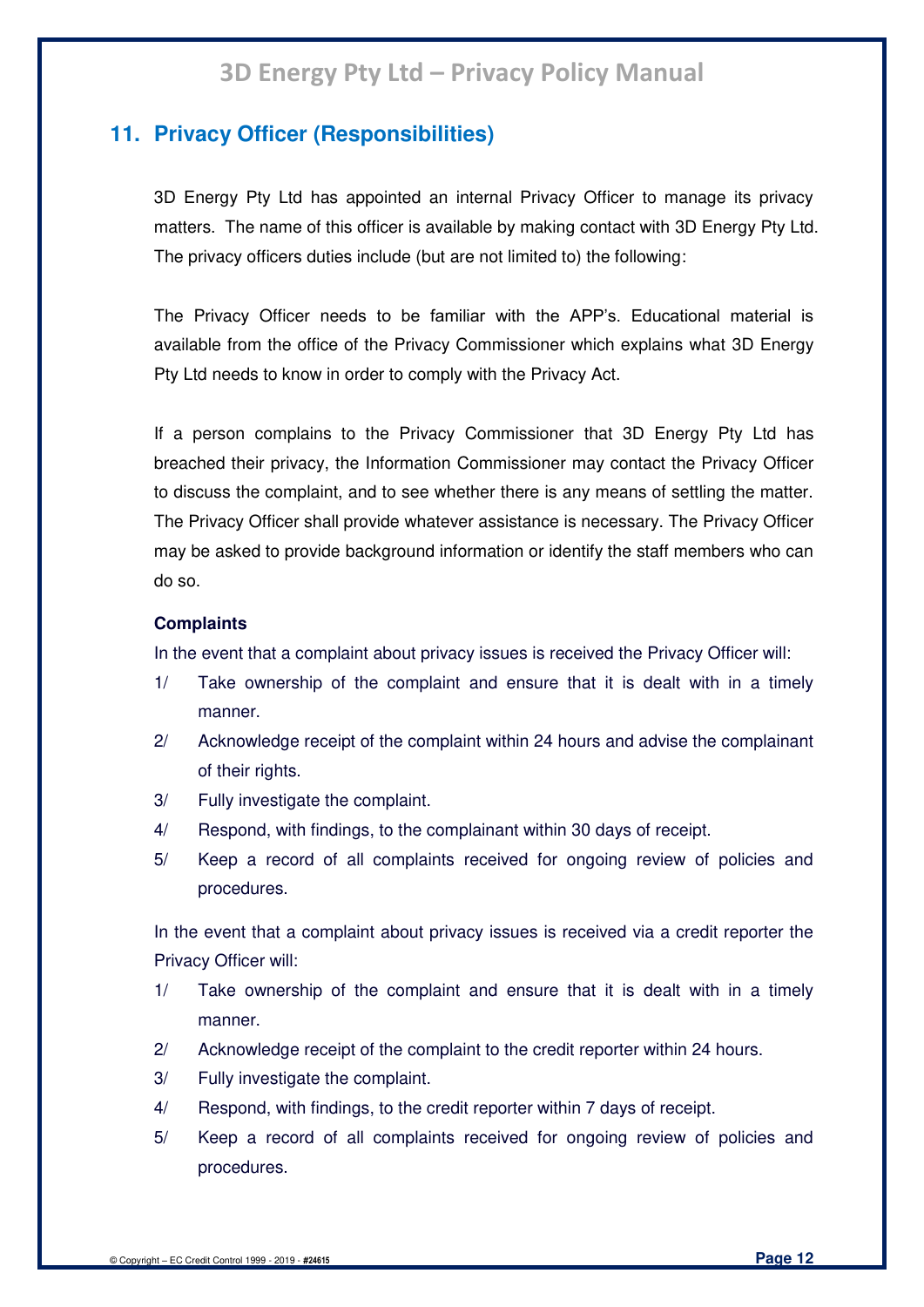## **APPENDIX A - INFORMATION PRIVACY PRINCIPLES**

## **Part 1 – Consideration Of Personal Information Privacy**

## **Australian Privacy Principle 1 – open and transparent management of personal information**

1.1 The object of this principle is to ensure that APP entities manage personal information in an open and transparent way.

## *Compliance with the Australian Privacy Principles etc.*

- 1.2 An APP entity must take such steps as are reasonable in the circumstances to implement practices, procedures and systems relating to the entity's functions or activities that:
	- (a) will ensure that the entity complies with the Australian Privacy Principles and a registered APP code (if any) that binds the entity; and
	- (b) will enable the entity to deal with inquiries or complaints from individuals about the entity's compliance with the Australian Privacy Principles or such a code.

## *APP Privacy policy*

- 1.3 An APP entity must have a clearly expressed and up to date policy (the *APP privacy policy*) about the management of personal information by the entity.
- 1.4 Without limiting sub-clause 1.3, the APP privacy policy of the APP entity must contain the following information:
	- (a) the kinds of personal information that the entity collects and holds;
	- (b) how the entity collects and holds personal information;
	- (c) the purposes for which the entity collects, holds, uses and discloses personal information;
	- (d) how an individual may access personal information about the individual that is held by the entity and seek the correction of such information;
	- (e) how an individual may complain about a breach of the Australian Privacy Principles, or a registered APP code (if any) that binds the entity, and how the entity will deal with such a complaint;
	- (f) whether the entity is likely to disclose personal information to overseas recipients;
	- (g) if the entity is likely to disclose personal information to overseas recipients—the countries in which such recipients are likely to be located if it is practicable to specify those countries in the policy.

## *Availability of APP privacy policy etc.*

- 1.5 An APP entity must take such steps as are reasonable in the circumstances to make its APP privacy policy available:
	- (a) free of charge; and
	- (b) in such form as is appropriate.

**Note:** An APP entity will usually make its APP privacy policy available on the entity's website.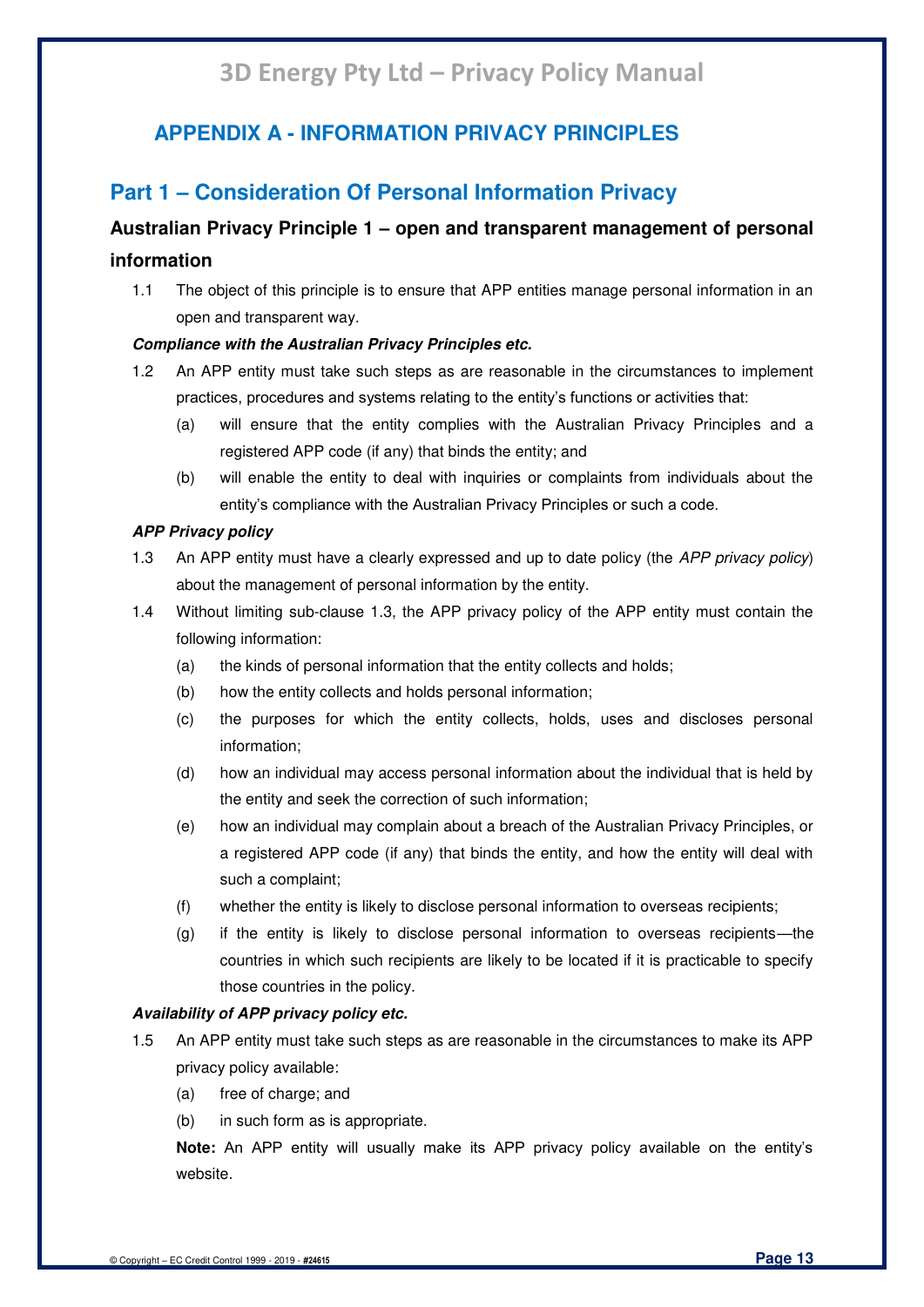1.6 If a person or body requests a copy of the APP privacy policy of an APP entity in a particular form, the entity must take such steps as are reasonable in the circumstances to give the person or body a copy in that form.

## **Australian Privacy Principle 2 – anonymity and pseudonymity**

- 2.1 Individuals must have the option of not identifying themselves, or of using a pseudonym, when dealing with an APP entity in relation to a particular matter.
- 2.2 Sub-clause 2.1 does not apply if, in relation to that matter:
	- (a) the APP entity is required or authorised by or under an Australian law, or a court/ tribunal order, to deal with individuals who have identified themselves; or
	- (b) it is impracticable for the APP entity to deal with individuals who have not identified themselves or who have used a pseudonym.

## **Part 2 – Collection Of Personal Information**

## **Australian Privacy Principle 3 – collection of solicited personal information**

## *Personal information other than sensitive information*

- 3.1 If an APP entity is an agency, the entity must not collect personal information (other than sensitive information) unless the information is reasonably necessary for, or directly related to, one or more of the entity's functions or activities.
- 3.2 If an APP entity is an organisation, the entity must not collect personal information (other than sensitive information) unless the information is reasonably necessary for one or more of the entity's functions or activities.

## *Sensitive information*

- 3.3 An APP entity must not collect sensitive information about an individual unless:
	- (a) the individual consents to the collection of the information and:
		- (i) if the entity is an agency—the information is reasonably necessary for, or directly related to, one or more of the entity's functions or activities; or
		- (ii) if the entity is an organisation—the information is reasonably necessary for one or more of the entity's functions or activities; or
	- (b) sub-clause 3.4 applies in relation to the information.
- 3.4 This sub-clause applies in relation to sensitive information about an individual if:
	- (a) the collection of the information is required or authorised by or under an Australian law or a court/tribunal order; or
	- (b) a permitted general situation exists in relation to the collection of the information by the APP entity; or
	- (c) the APP entity is an organisation and a permitted health situation exists in relation to the collection of the information by the entity; or
	- (d) the APP entity is an enforcement body and the entity reasonably believes that: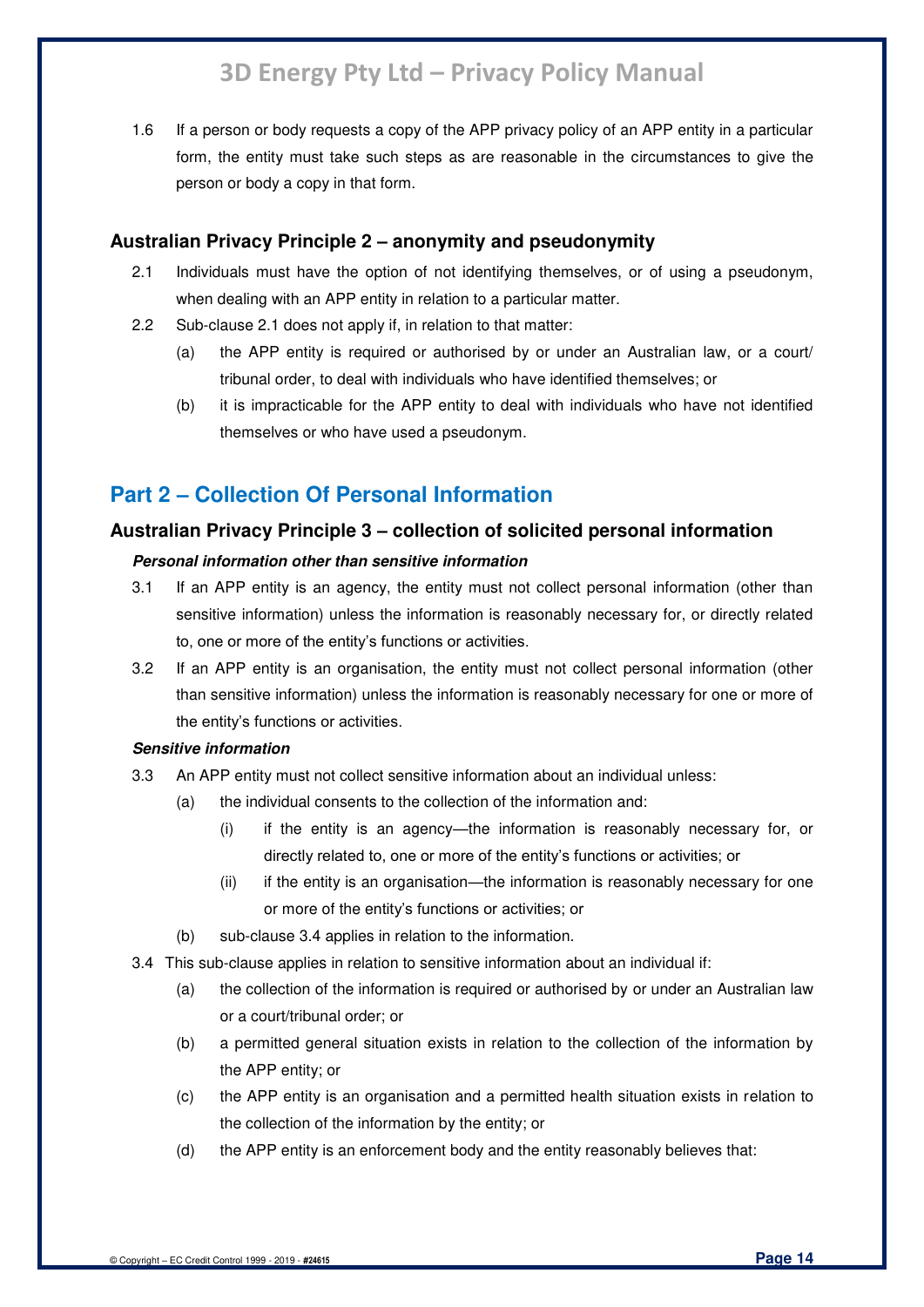- (i) if the entity is the Immigration Department—the collection of the information is reasonably necessary for, or directly related to, one or more enforcement related activities conducted by, or on behalf of, the entity; or
- (ii) otherwise—the collection of the information is reasonably necessary for, or directly related to, one or more of the entity's functions or activities; or
- (e) the APP entity is a non-profit organisation and both of the following apply:
	- (i) the information relates to the activities of the organisation;
	- (ii) the information relates solely to the members of the organisation, or to individuals who have regular contact with the organisation in connection with its activities. Note: For *permitted general situation*, see section 16A. For *permitted health situation*, see section 16B.

## *Means of collection*

- 3.5 An APP entity must collect personal information only by lawful and fair means.
- 3.6 An APP entity must collect personal information about an individual only from the individual unless:
	- (a) if the entity is an agency:
		- (i) the individual consents to the collection of the information from someone other than the individual; or
		- (ii) the entity is required or authorised by or under an Australian law, or a court/tribunal order, to collect the information from someone other than the individual; or
	- (b) it is unreasonable or impracticable to do so.

## *Solicited personal information*

3.7 This principle applies to the collection of personal information that is solicited by an APP entity.

## **Australian Privacy Principle 4 – dealing with unsolicited personal information**

- 4.1 If:
	- (a) an APP entity receives personal information; and
	- (b) the entity did not solicit the information;

the entity must, within a reasonable period after receiving the information, determine whether or not the entity could have collected the information under Australian Privacy Principle 3 if the entity had solicited the information.

- 4.2 The APP entity may use or disclose the personal information for the purposes of making the determination under sub-clause 4.1.
- 4.3 If:
	- (a) the APP entity determines that the entity could not have collected the personal information; and
	- (b) the information is not contained in a Commonwealth record;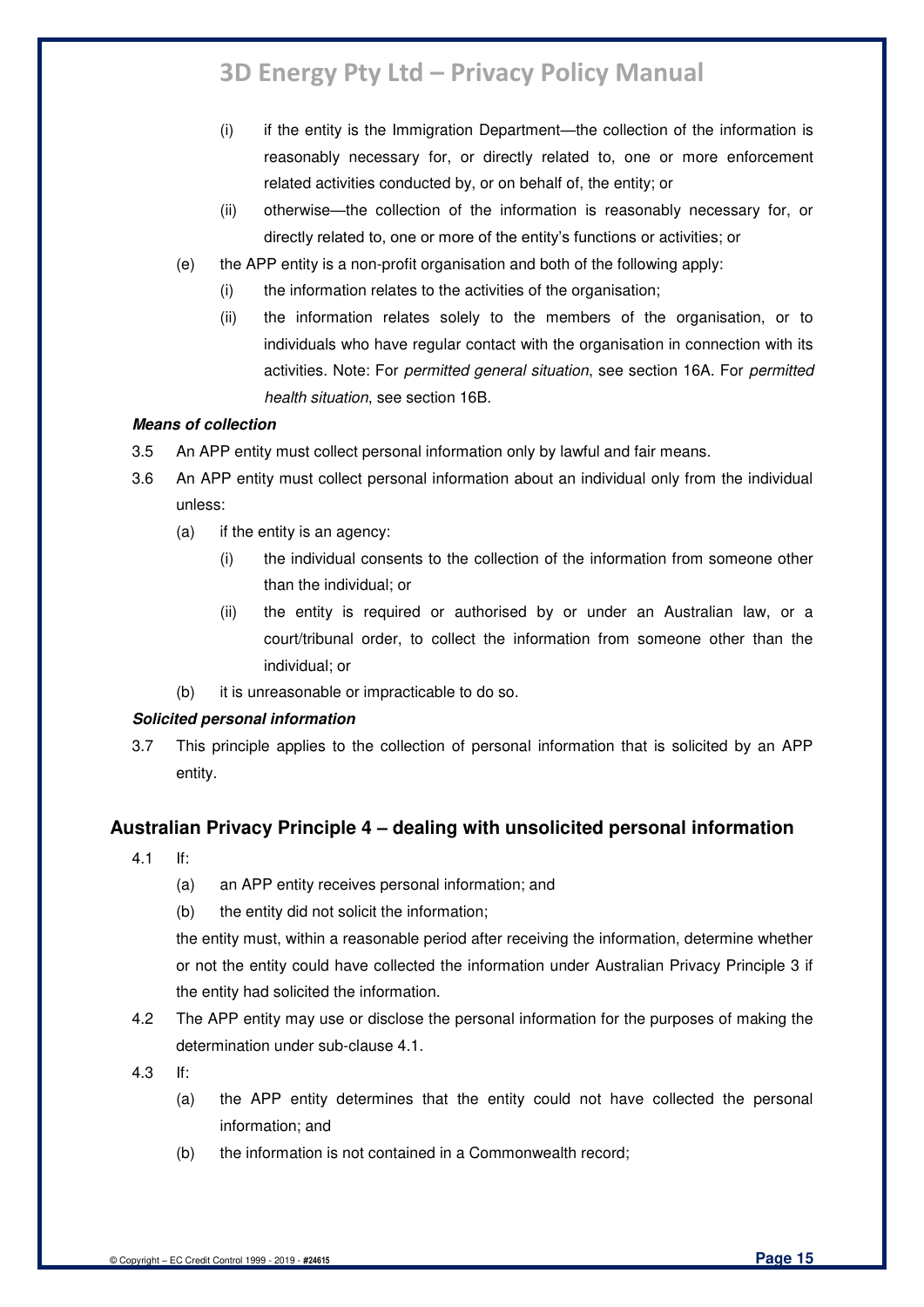the entity must, as soon as practicable but only if it is lawful and reasonable to do so, destroy the information or ensure that the information is de-identified.

4.4 If sub-clause 4.3 does not apply in relation to the personal information, Australian Privacy Principles 5 to 13 apply in relation to the information as if the entity had collected the information under Australian Privacy Principle 3.

## **Australian Privacy Principle 5 – notification of the collection of personal information**

- 5.1 At or before the time or, if that is not practicable, as soon as practicable after, an APP entity collects personal information about an individual, the entity must take such steps (if any) as are reasonable in the circumstances:
	- (a) to notify the individual of such matters referred to in sub-clause 5.2 as are reasonable in the circumstances; or
	- (b) to otherwise ensure that the individual is aware of any such matters.
- 5.2 The matters for the purposes of sub-clause 5.1 are as follows:
	- (a) the identity and contact details of the APP entity;
	- (b) if:
		- (i) the APP entity collects the personal information from someone other than the individual; or
		- (ii) the individual may not be aware that the APP entity has collected the personal information;

the fact that the entity so collects, or has collected, the information and the circumstances of that collection;

- (c) if the collection of the personal information is required or authorised by or under an Australian law or a court/tribunal order— the fact that the collection is so required or authorised (including the name of the Australian law, or details of the court/ tribunal order, that requires or authorises the collection);
- (d) the purposes for which the APP entity collects the personal information;
- (e) the main consequences (if any) for the individual if all or some of the personal information is not collected by the APP entity;
- (f) any other APP entity, body or person, or the types of any other APP entities, bodies or persons, to which the APP entity usually discloses personal information of the kind collected by the entity;
- (g) that the APP privacy policy of the APP entity contains information about how the individual may access the personal information about the individual that is held by the entity and seek the correction of such information;
- (h) that the APP privacy policy of the APP entity contains information about how the individual may complain about a breach of the Australian Privacy Principles, or a registered APP code (if any) that binds the entity, and how the entity will deal with such a complaint;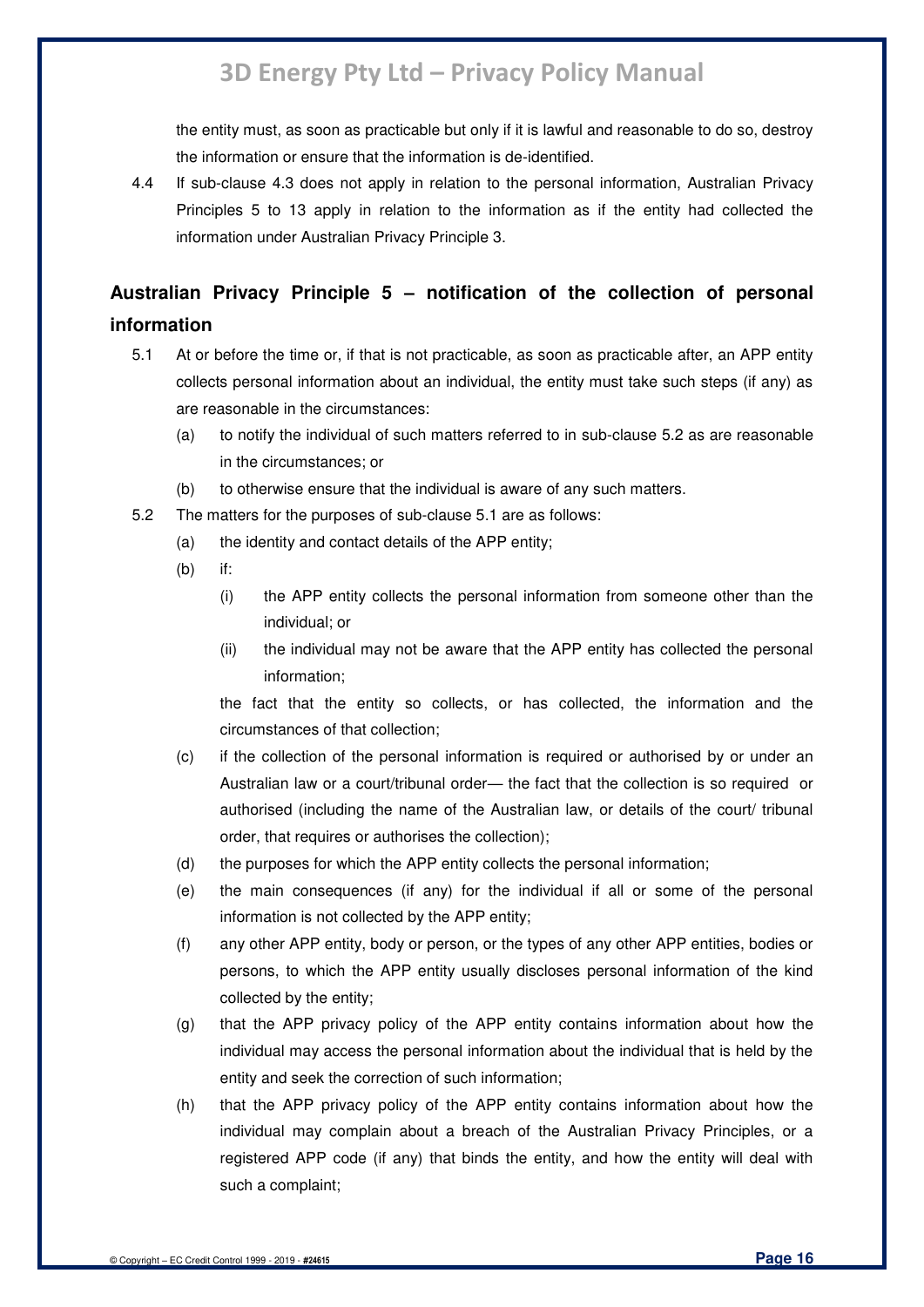- (i) whether the APP entity is likely to disclose the personal information to overseas recipients;
- $(i)$  if the APP entity is likely to disclose the personal information to overseas recipients the countries in which such recipients are likely to be located if it is practicable to specify those countries in the notification or to otherwise make the individual aware of them.

## **Part 3 – Dealing With Personal Information**

## **Australian Privacy Principle 6 – use or disclosure of personal information**

## **Use or disclosure**

- 6.1 If an APP entity holds personal information about an individual that was collected for a particular purpose (the primary purpose), the entity must not use or disclose the information for another purpose (the secondary purpose) unless:
	- (a) the individual has consented to the use or disclosure of the information; or
	- (b) sub-clause 6.2 or 6.3 applies in relation to the use or disclosure of the information.

**Note:** Australian Privacy Principle 8 sets out requirements for the disclosure of personal information to a person who is not in Australia or an external Territory.

- 6.2 This sub-clause applies in relation to the use or disclosure of personal information about an individual if:
	- (a) the individual would reasonably expect the APP entity to use or disclose the information for the secondary purpose and the secondary purpose is:
		- (i) if the information is sensitive information—directly related to the primary purpose; or
		- (ii) if the information is not sensitive information—related to the primary purpose; or
	- (b) the use or disclosure of the information is required or authorised by or under an Australian law or a court/tribunal order; or
	- (c) a permitted general situation exists in relation to the use or disclosure of the information by the APP entity; or
	- (d) the APP entity is an organisation and a permitted health situation exists in relation to the use or disclosure of the information by the entity; or
	- (e) the APP entity reasonably believes that the use or disclosure of the information is reasonably necessary for one or more enforcement related activities conducted by, or on behalf of, an enforcement body.

**Note:** For *permitted general situation*, see section 16A. For *permitted health situation*, see section 16B.

- 6.3 This sub-clause applies in relation to the disclosure of personal information about an individual by an APP entity that is an agency if:
	- (a) the agency is not an enforcement body; and
	- (b) the information is biometric information or biometric templates; and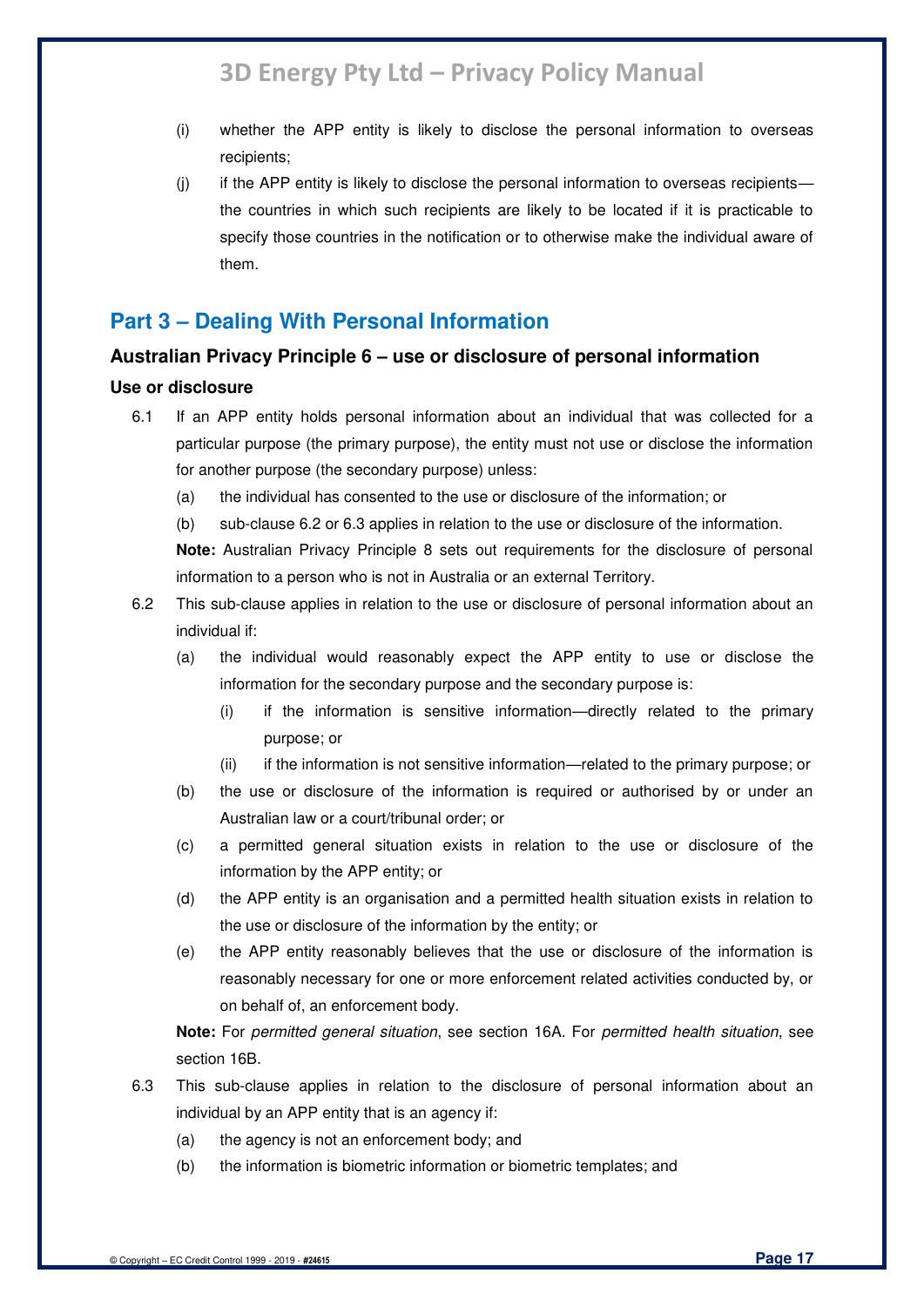- (c) the recipient of the information is an enforcement body; and
- (d) the disclosure is conducted in accordance with the guidelines made by the Commissioner for the purposes of this paragraph.
- 6.4 If:
	- (a) the APP entity is an organisation; and
	- (b) subsection 16B(2) applied in relation to the collection of the personal information by the entity;

the entity must take such steps as are reasonable in the circumstances to ensure that the information is de-identified before the entity discloses it in accordance with sub-clause 6.1 or

6.2.

#### *Written note of use or disclosure*

6.5 If an APP entity uses or discloses personal information in accordance with paragraph 6.2(e), the entity must make a written note of the use or disclosure.

#### *Related bodies corporate*

6.6 If:

- (a) an APP entity is a body corporate; and
- (b) the entity collects personal information from a related body corporate;

this principle applies as if the entity's primary purpose for the collection of the information were the primary purpose for which the related body corporate collected the information.

#### *Exceptions*

- 6.7 This principle does not apply to the use or disclosure by an organisation of:
	- (a) personal information for the purpose of direct marketing; or
	- (b) government related identifiers.

## **Australian Privacy Principle 7 – direct marketing**

## *Direct marketing*

7.1 If an organisation holds personal information about an individual, the organisation must not use or disclose the information for the purpose of direct marketing.

**Note:** An act or practice of an agency may be treated as an act or practice of an organisation, see section 7A.

## *Exceptions – personal information other than sensitive information*

- 7.2 Despite sub-clause 7.1, an organisation may use or disclose personal information (other than sensitive information) about an individual for the purpose of direct marketing if:
	- (a) the organisation collected the information from:
		- (i) the individual and the individual would not reasonably expect the organisation to use or disclose the information for that purpose; or
		- (ii) someone other than the individual; and
	- (b) either:
		- (i) the individual has consented to the use or disclosure of the information for that purpose; or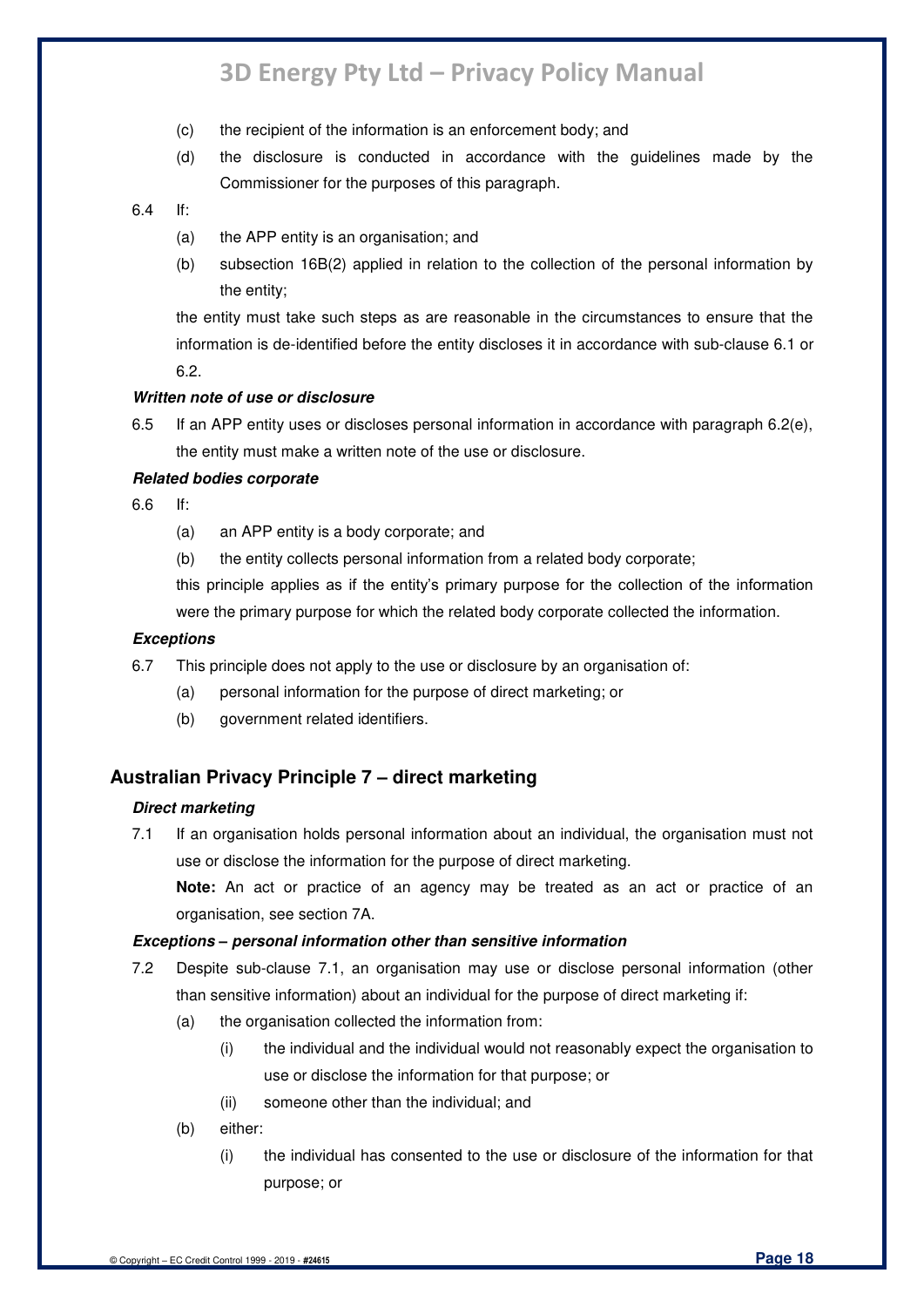- (ii) it is impracticable to obtain that consent; and
- (c) the organisation provides a simple means by which the individual may easily request not to receive direct marketing communications from the organisation; and
- (d) in each direct marketing communication with the individual:
	- (i) the organisation includes a prominent statement that the individual may make such a request; or
	- (ii) the organisation otherwise draws the individual's attention to the fact that the individual may make such a request; and
- (e) the individual has not made such a request to the organisation.

#### *Exception – sensitive information*

7.3 Despite sub-clause 7.1, an organisation may use or disclose sensitive information about an individual for the purpose of direct marketing if the individual has consented to the use or disclosure of the information for that purpose.

#### *Exception – contracted service providers*

- 7.4 Despite sub-clause 7.1, an organisation may use or disclose personal information for the purpose of direct marketing if:
	- (a) the organisation is a contracted service provider for a Commonwealth contract; and
	- (b) the organisation collected the information for the purpose of meeting (directly or indirectly) an obligation under the contract; and
	- (c) the use or disclosure is necessary to meet (directly or indirectly) such an obligation.

#### *Individual may request not to receive direct marketing communications etc.*

- 7.5 If an organisation (the first organisation) uses or discloses personal information about an individual:
	- (a) for the purpose of direct marketing by the first organisation; or
	- (b) for the purpose of facilitating direct marketing by other organisations; the individual may:
	- (c) if paragraph (a) applies—request not to receive direct marketing communications from the first organisation; and
	- (d) if paragraph (b) applies—request the organisation not to use or disclose the information for the purpose referred to in that paragraph; and
	- (e) request the first organisation to provide its source of the information.
- 7.6 If an individual makes a request under sub-clause 7.5, the first organisation must not charge the individual for the making of, or to give effect to, the request and:
	- (a) if the request is of a kind referred to in paragraph 7.5(c) or  $(d)$ —the first organisation must give effect to the request within a reasonable period after the request is made; and
	- (b) if the request is of a kind referred to in paragraph  $7.5(e)$ —the organisation must, within a reasonable period after the request is made, notify the individual of its source unless it is impracticable or unreasonable to do so.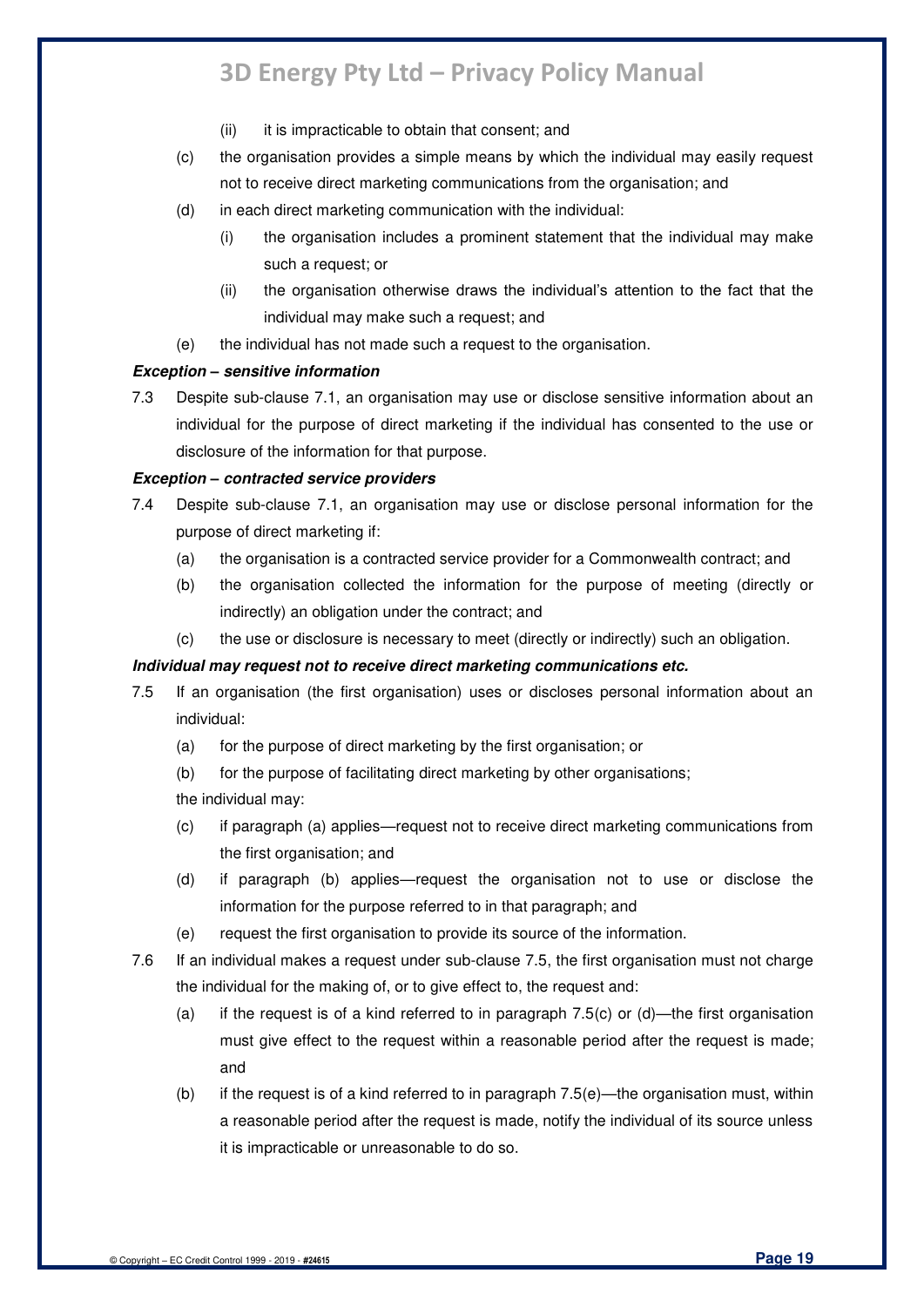## *Interaction with other legislation*

- 7.7 This principle does not apply to the extent that any of the following apply:
	- (a) the *Do Not Call Register Act 2006*;
	- (b) the *Spam Act 2003*;
	- (c) any other Act of the Commonwealth, or a Norfolk Island enactment, prescribed by the regulations.

## **Australian Privacy Principle 8 – cross-border disclosure of personal information**

- 8.1 Before an APP entity discloses personal information about an individual to a person (the overseas recipient):
	- (a) who is not in Australia or an external Territory; and
	- (b) who is not the entity or the individual;

the entity must take such steps as are reasonable in the circumstances to ensure that the overseas recipient does not breach the Australian Privacy Principles (other than Australian Privacy Principle 1) in relation to the information.

**Note**: In certain circumstances, an act done, or a practice engaged in, by the overseas recipient is taken, under section 16C, to have been done, or engaged in, by the APP entity and to be a breach of the Australian Privacy Principles.

- 8.2 Sub-clause 8.1 does not apply to the disclosure of personal information about an individual by an APP entity to the overseas recipient if:
	- (a) the entity reasonably believes that:
		- (i) the recipient of the information is subject to a law, or binding scheme, that has the effect of protecting the information in a way that, overall, is at least substantially similar to the way in which the Australian Privacy Principles protect the information; and
		- (ii) there are mechanisms that the individual can access to take action to enforce that protection of the law or binding scheme; or
	- (b) both of the following apply:
		- (i) the entity expressly informs the individual that if he or she consents to the disclosure of the information, sub-clause 8.1 will not apply to the disclosure;
		- (ii) after being so informed, the individual consents to the disclosure; or
	- (c) the disclosure of the information is required or authorised by or under an Australian law or a court/tribunal order; or
	- (d) a permitted general situation (other than the situation referred to in item 4 or 5 of the table in subsection 16A(1)) exists in relation to the disclosure of the information by the APP entity; or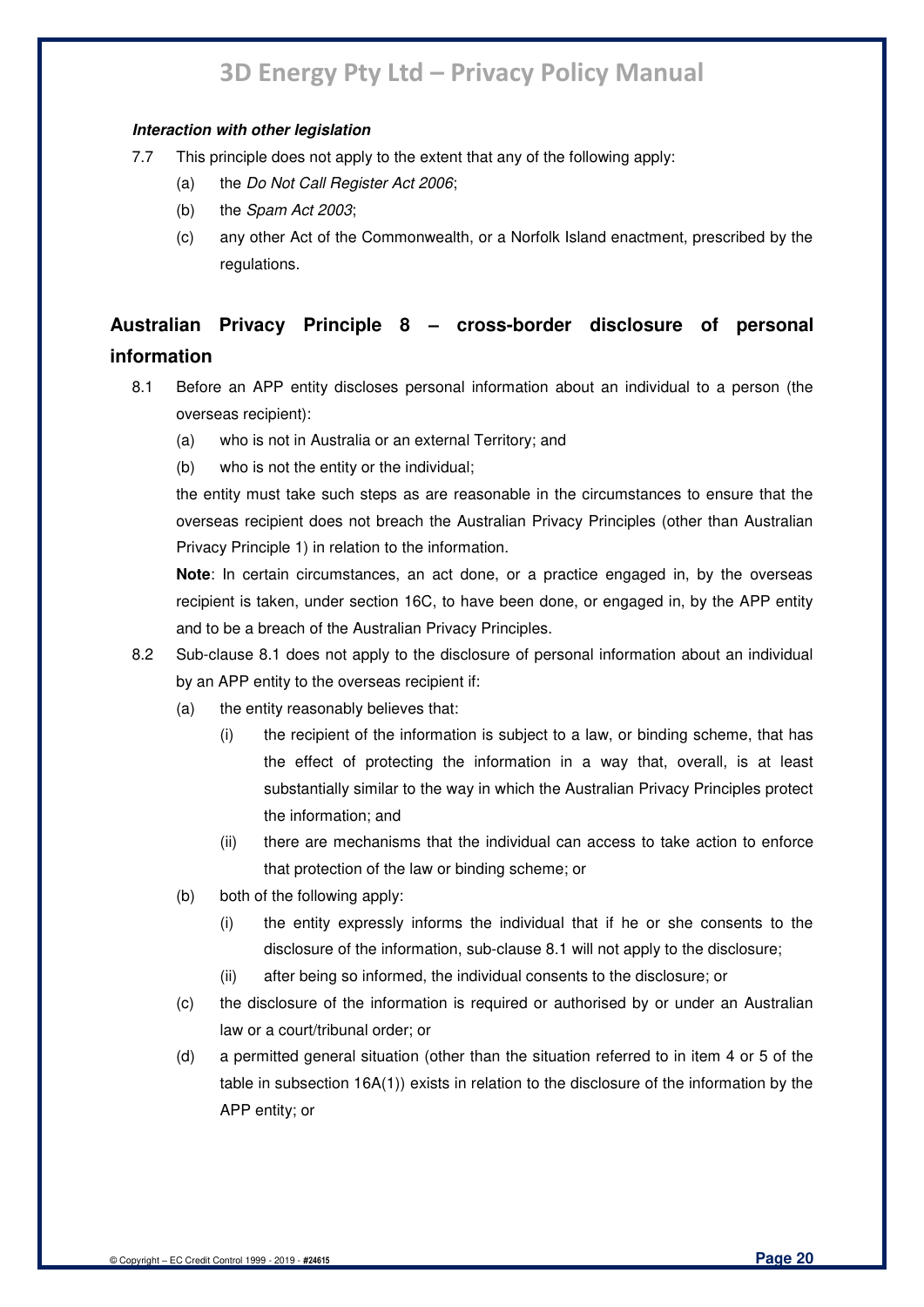- (e) the entity is an agency and the disclosure of the information is required or authorised by or under an international agreement relating to information sharing to which Australia is a party; or
- (f) the entity is an agency and both of the following apply:
	- (i) the entity reasonably believes that the disclosure of the information is reasonably necessary for one or more enforcement related activities conducted by, or on behalf of, an enforcement body;
	- (ii) the recipient is a body that performs functions, or exercises powers, that are similar to those performed or exercised by an enforcement body.

**Note:** For *permitted general situation*, see section 16A.

## **Australian Privacy Principle 9 – adoption, use or disclosure of government related identifiers**

#### *Adoption of government related identifiers*

- 9.1 An organisation must not adopt a government related identifier of an individual as its own identifier of the individual unless:
	- (a) the adoption of the government related identifier is required or authorised by or under an Australian law or a court/tribunal order; or
	- (b) sub-clause 9.3 applies in relation to the adoption.

**Note:** An act or practice of an agency may be treated as an act or practice of an organisation, see section 7A.

## *Use or disclosure of government related identifiers*

- 9.2 An organisation must not use or disclose a government related identifier of an individual unless:
	- (a) the use or disclosure of the identifier is reasonably necessary for the organisation to verify the identity of the individual for the purposes of the organisation's activities or functions; or
	- (b) the use or disclosure of the identifier is reasonably necessary for the organisation to fulfil its obligations to an agency or a State or Territory authority; or
	- (c) the use or disclosure of the identifier is required or authorised by or under an Australian law or a court/tribunal order; or
	- (d) a permitted general situation (other than the situation referred to in item 4 or 5 of the table in subsection 16A(1)) exists in relation to the use or disclosure of the identifier; or
	- (e) the organisation reasonably believes that the use or disclosure of the identifier is reasonably necessary for one or more enforcement related activities conducted by, or on behalf of, an enforcement body; or
	- (f) sub-clause 9.3 applies in relation to the use or disclosure.

**Note 1:** An act or practice of an agency may be treated as an act or practice of an organisation, see section 7A.

**Note 2:** For *permitted general situation*, see section 16A.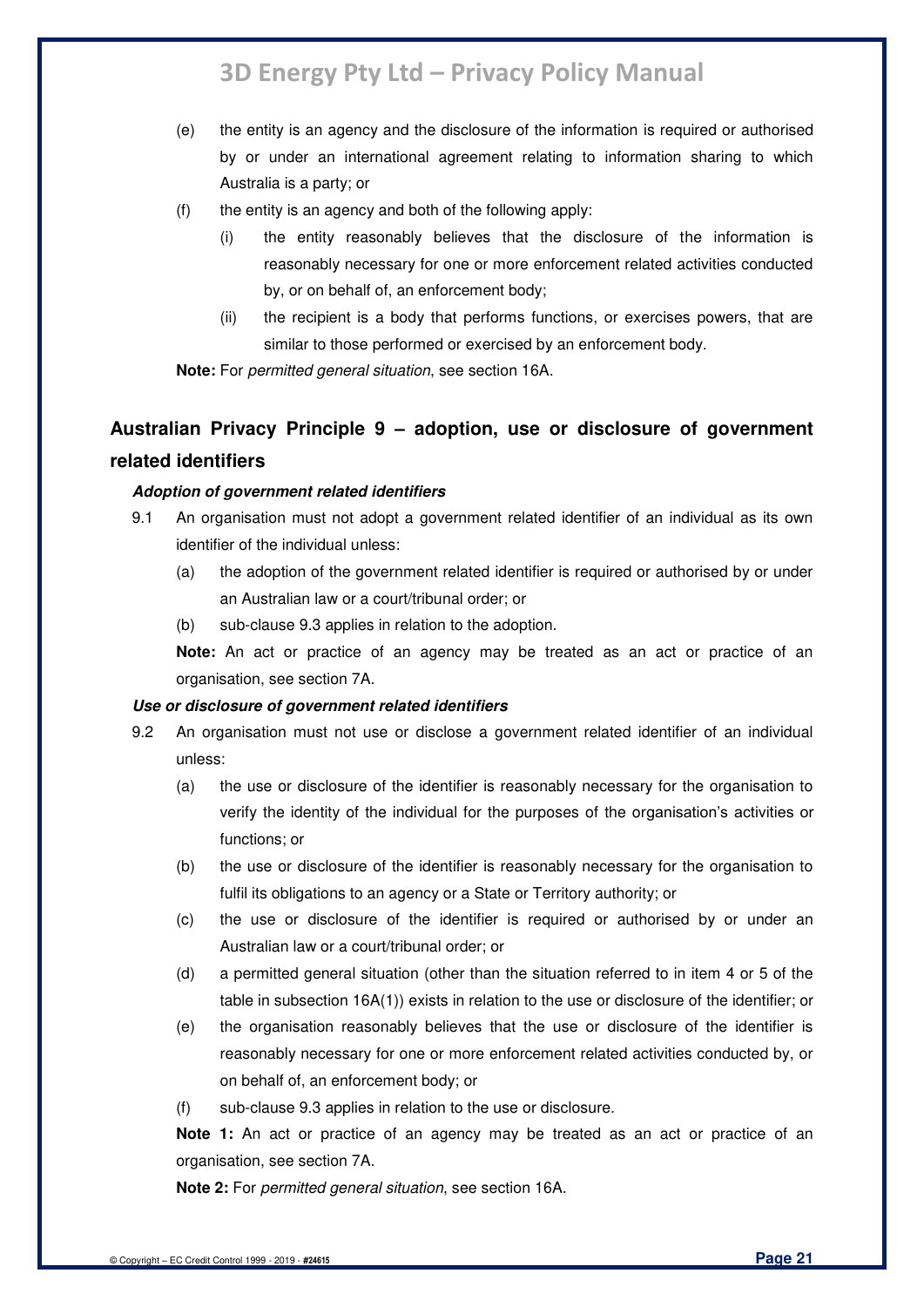#### *Regulations about adoption, use or disclosure*

- 9.3 This sub-clause applies in relation to the adoption, use or disclosure by an organisation of a government related identifier of an individual if:
	- (a) the identifier is prescribed by the regulations; and
	- (b) the organisation is prescribed by the regulations, or is included in a class of organisations prescribed by the regulations; and
	- (c) the adoption, use or disclosure occurs in the circumstances prescribed by the regulations.

**Note:** There are prerequisites that must be satisfied before the matters mentioned in this sub-clause are prescribed, see subsections 100(2) and (3).

## **Part 4 – Integrity Of Personal Information**

## **Australian Privacy Principle 10 – quality of personal information**

- 10.1 An APP entity must take such steps (if any) as are reasonable in the circumstances to ensure that the personal information that the entity collects is accurate, up to date and complete.
- 10.2 An APP entity must take such steps (if any) as are reasonable in the circumstances to ensure that the personal information that the entity uses or discloses is, having regard to the purpose of the use or disclosure, accurate, up to date, complete and relevant.

## **Australian Privacy Principle 11 – security of personal information**

- 11.1 If an APP entity holds personal information, the entity must take such steps as are reasonable in the circumstances to protect the information:
	- (a) from misuse, interference and loss; and
	- (b) from unauthorised access, modification or disclosure.
- 11.2 If:
	- (a) an APP entity holds personal information about an individual; and
	- (b) the entity no longer needs the information for any purpose for which the information may be used or disclosed by the entity under this Schedule; and
	- (c) the information is not contained in a Commonwealth record; and
	- (d) the entity is not required by or under an Australian law, or a court/tribunal order, to retain the information;

the entity must take such steps as are reasonable in the circumstances to destroy the information or to ensure that the information is de-identified.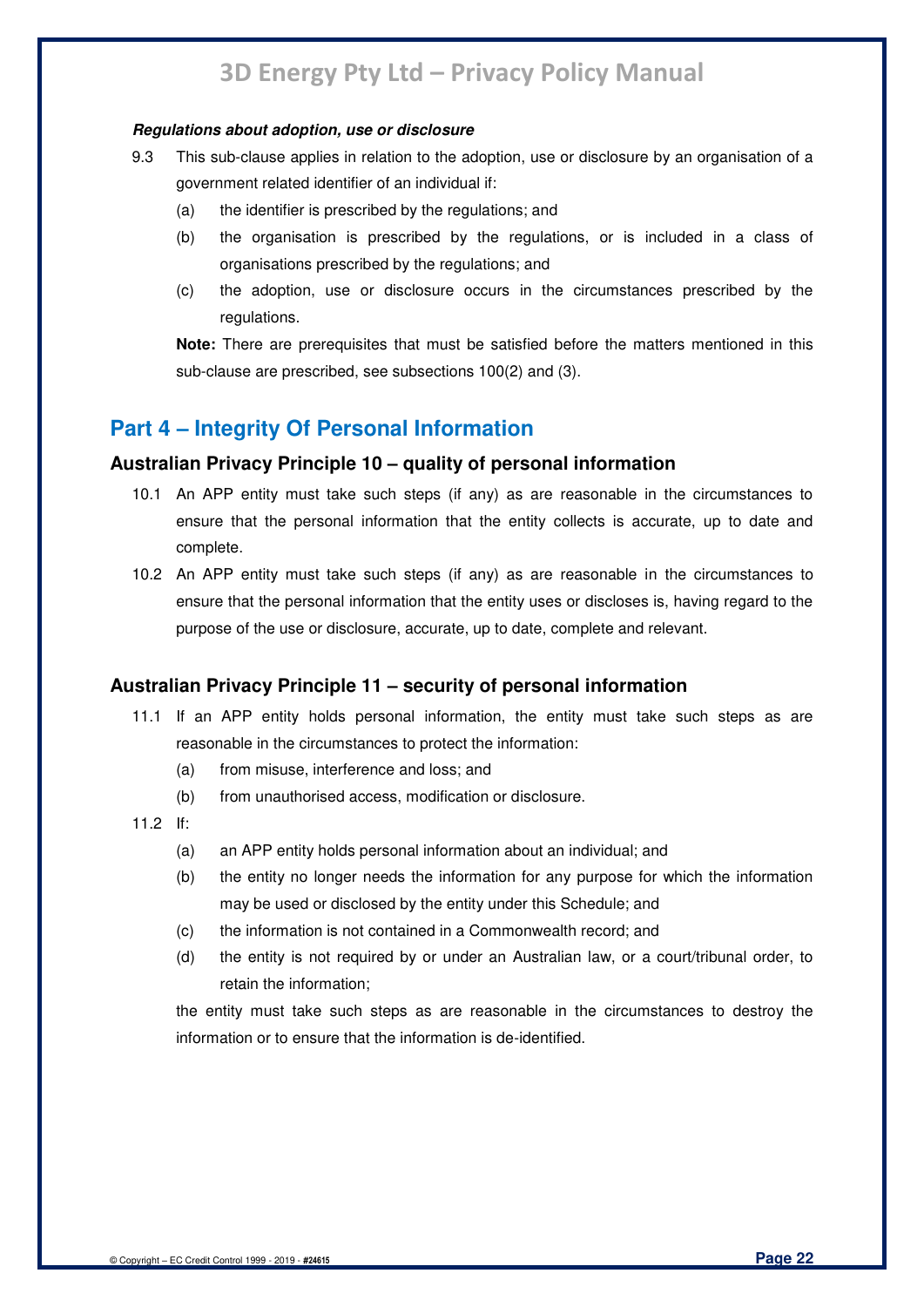## **Part 5 – Access To, And Correction Of, Personal Information**

## **Australian Privacy Principle 12 – access to personal information**

## *Access*

12.1 If an APP entity holds personal information about an individual, the entity must, on request by the individual, give the individual access to the information.

## *Exception to access – agency*

- $12.2$  If:
	- (a) the APP entity is an agency; and
	- (b) the entity is required or authorised to refuse to give the individual access to the personal information by or under:
		- (i) the Freedom of Information Act; or
		- (ii) any other Act of the Commonwealth, or a Norfolk Island enactment, that provides for access by persons to documents;

then, despite sub-clause 12.1, the entity is not required to give access to the extent that the entity is required or authorised to refuse to give access.

## *Exception to access – organisation*

- 12.3 If the APP entity is an organisation then, despite sub-clause 12.1, the entity is not required to give the individual access to the personal information to the extent that:
	- (a) the entity reasonably believes that giving access would pose a serious threat to the life, health or safety of any individual, or to public health or public safety; or
	- (b) giving access would have an unreasonable impact on the privacy of other individuals; or
	- (c) the request for access is frivolous or vexatious; or
	- (d) the information relates to existing or anticipated legal proceedings between the entity and the individual, and would not be accessible by the process of discovery in those proceedings; or
	- (e) giving access would reveal the intentions of the entity in relation to negotiations with the individual in such a way as to prejudice those negotiations; or
	- (f) giving access would be unlawful; or
	- (g) denying access is required or authorised by or under an Australian law or a court/ tribunal order; or
	- (h) both of the following apply:
		- (i) the entity has reason to suspect that unlawful activity, or misconduct of a serious nature, that relates to the entity's functions or activities has been, is being or may be engaged in;
		- (ii) giving access would be likely to prejudice the taking of appropriate action in relation to the matter; or
	- (i) giving access would be likely to prejudice one or more enforcement related activities conducted by, or on behalf of, an enforcement body; or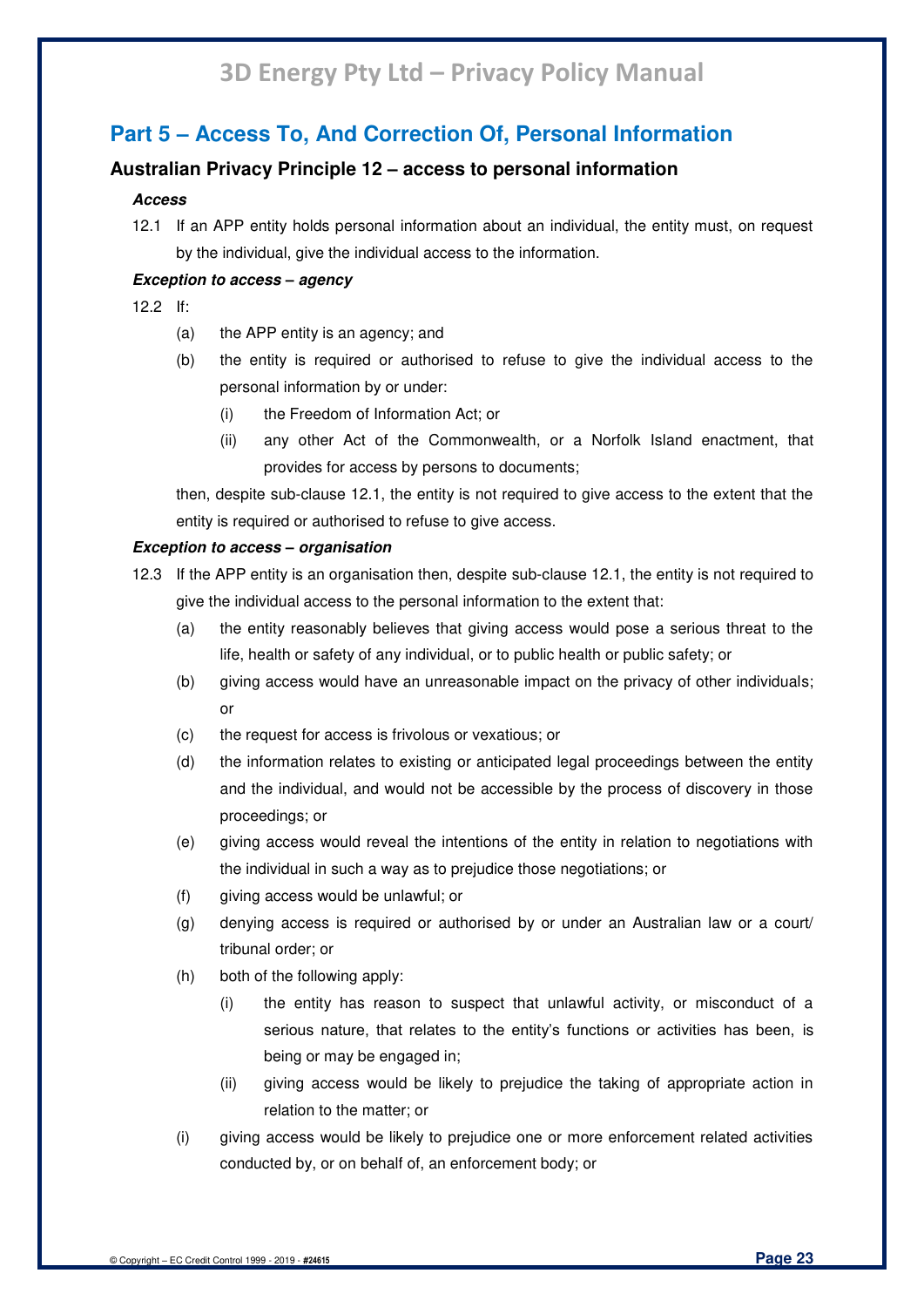(j) giving access would reveal evaluative information generated within the entity in connection with a commercially sensitive decision-making process.

#### *Dealing with requests for access*

- 12.4 The APP entity must:
	- (a) respond to the request for access to the personal information:
		- (i) if the entity is an agency—within 30 days after the request is made; or
		- (ii) if the entity is an organisation—within a reasonable period after the request is made; and
	- (b) give access to the information in the manner requested by the individual, if it is reasonable and practicable to do so.

#### *Other means of access*

- 12.5 If the APP entity refuses:
	- (a) to give access to the personal information because of sub-clause 12.2 or 12.3; or
	- (b) to give access in the manner requested by the individual;

the entity must take such steps (if any) as are reasonable in the circumstances to give access in a way that meets the needs of the entity and the individual.

12.6 Without limiting sub-clause 12.5, access may be given through the use of a mutually agreed intermediary.

## *Access charges*

- 12.7 If the APP entity is an agency, the entity must not charge the individual for the making of the request or for giving access to the personal information.
- 12.8 If:
	- (a) the APP entity is an organisation; and
	- (b) the entity charges the individual for giving access to the personal information;

the charge must not be excessive and must not apply to the making of the request.

## *Refusal to give access*

- 12.9 If the APP entity refuses to give access to the personal information because of sub-clause 12.2 or 12.3, or to give access in the manner requested by the individual, the entity must give the individual a written notice that sets out:
	- (a) the reasons for the refusal except to the extent that, having regard to the grounds for the refusal, it would be unreasonable to do so; and
	- (b) the mechanisms available to complain about the refusal; and
	- (c) any other matter prescribed by the regulations.
- 12.10 If the APP entity refuses to give access to the personal information because of paragraph 12.3(j), the reasons for the refusal may include an explanation for the commercially sensitive decision.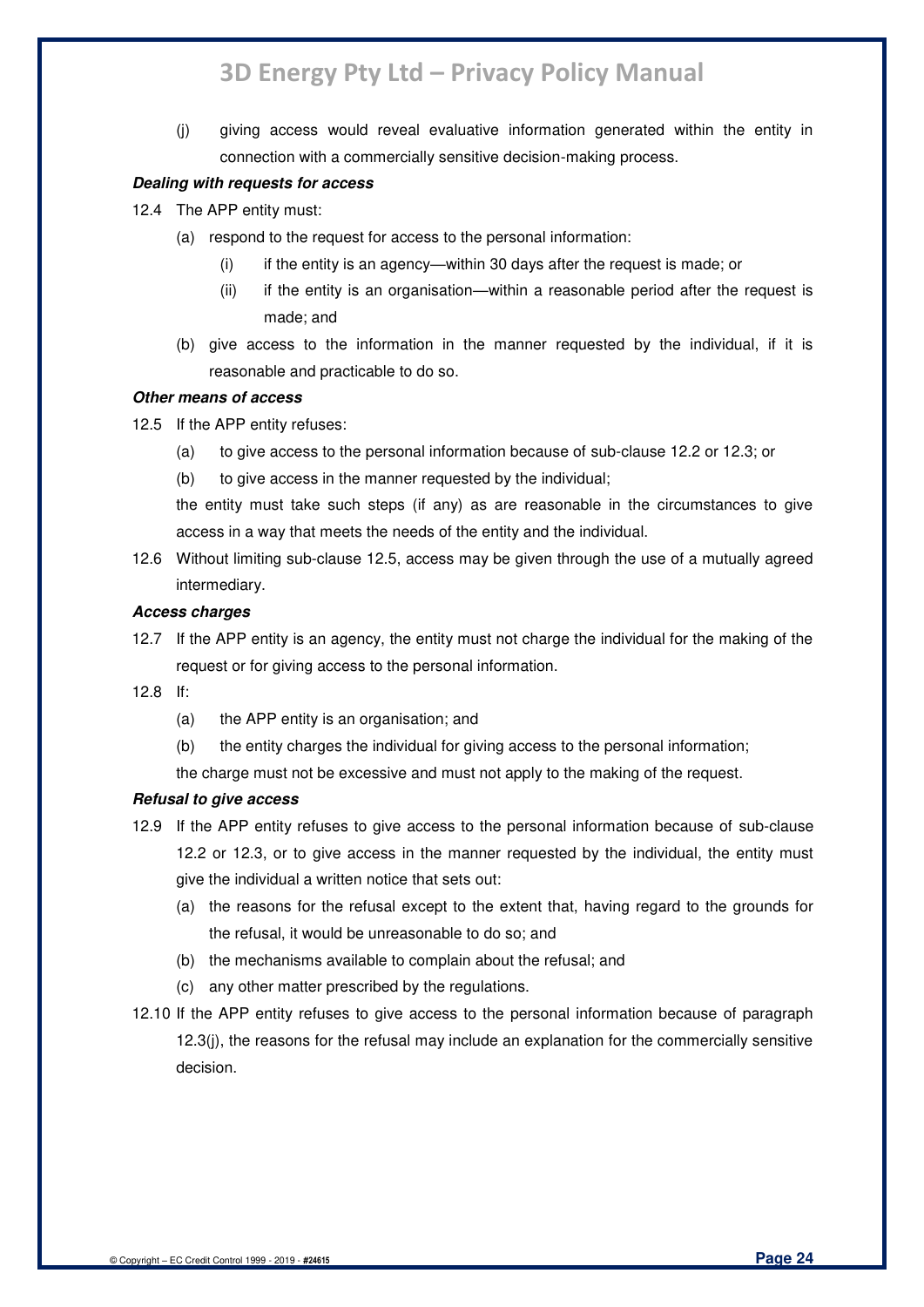## **Australian Privacy Principle 13 – correction of personal information**

## *Correction*

- 13.1 If:
	- (a) an APP entity holds personal information about an individual; and
	- (b) either:
		- (i) the entity is satisfied that, having regard to a purpose for which the information is held, the information is inaccurate, out of date, incomplete, irrelevant or misleading; or
		- (ii) the individual requests the entity to correct the information;

the entity must take such steps (if any) as are reasonable in the circumstances to correct that information to ensure that, having regard to the purpose for which it is held, the information is accurate, up to date, complete, relevant and not misleading.

#### *Notification of correction to third parties*

- 13.2 If:
	- (a) the APP entity corrects personal information about an individual that the entity previously disclosed to another APP entity; and
	- (b) the individual requests the entity to notify the other APP entity of the correction;

the entity must take such steps (if any) as are reasonable in the circumstances to give that notification unless it is impracticable or unlawful to do so.

#### *Refusal to correct information*

- 13.3 If the APP entity refuses to correct the personal information as requested by the individual, the entity must give the individual a written notice that sets out:
	- (a) the reasons for the refusal except to the extent that it would be unreasonable to do so; and
	- (b) the mechanisms available to complain about the refusal; and
	- (c) any other matter prescribed by the regulations.

#### *Request to associate a statement*

13.4 If:

- (a) the APP entity refuses to correct the personal information as requested by the individual; and
- (b) the individual requests the entity to associate with the information a statement that the information is inaccurate, out of date, incomplete, irrelevant or misleading;

the entity must take such steps as are reasonable in the circumstances to associate the statement in such a way that will make the statement apparent to users of the information.

## *Dealing with requests*

13.5 If a request is made under sub-clause 13.1 or 13.4, the APP entity:

- (a) must respond to the request:
	- (i) if the entity is an agency—within 30 days after the request is made; or
	- (ii) if the entity is an organisation—within a reasonable period after the request is made; and